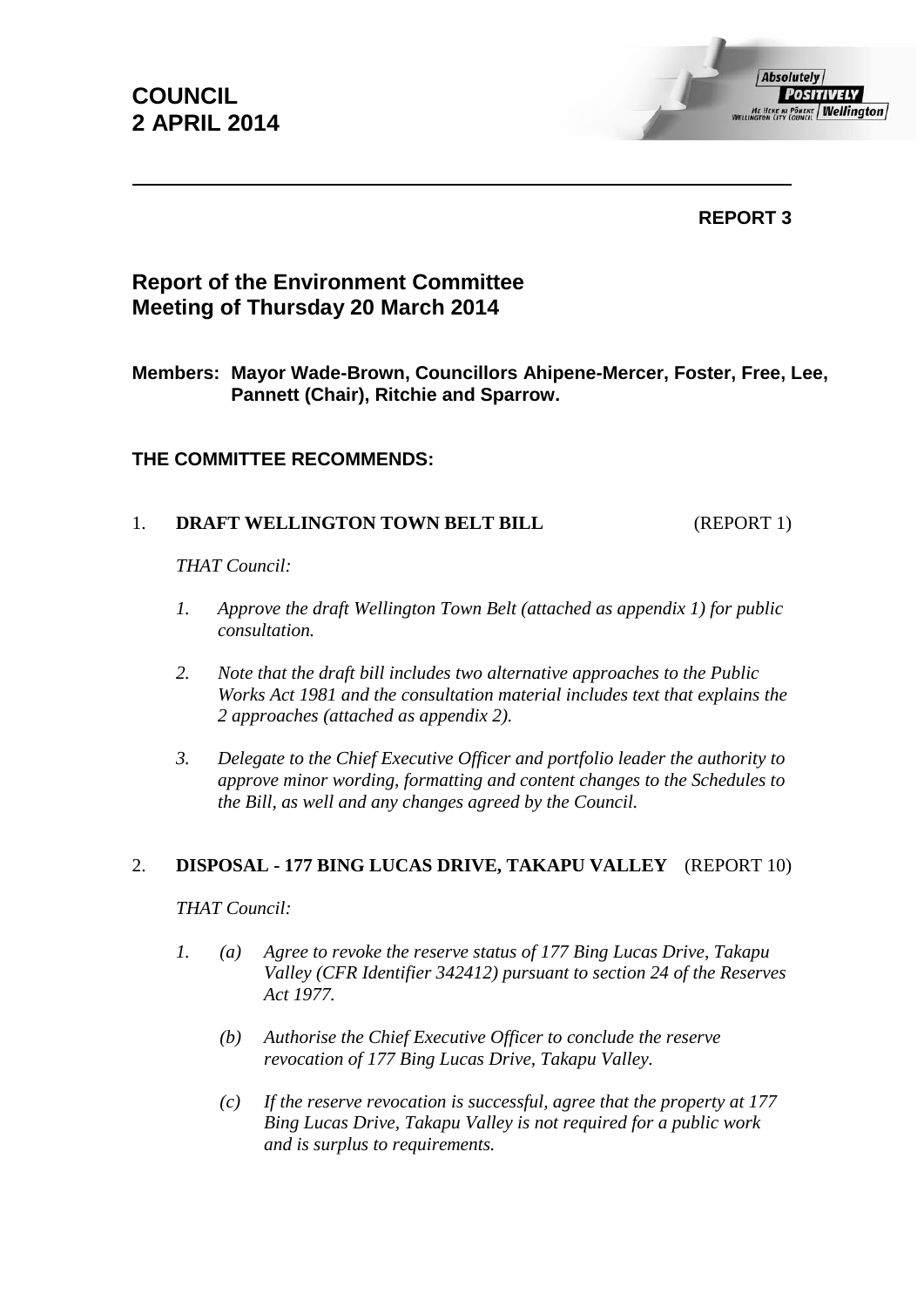- *(d) Subject to 177 Bing Lucas Drive, Takapu Valley being declared surplus, authorise Council officers to commission a section 40 Public Works Act 1981 report from a suitably qualified consultant to identify whether this property must be offered back to a former owner or their successor in title, or whether an exemption from offer back applies under section 40(2), 40(3) or 40(4) of the Public Works Act 1981.*
- *(e) If 177 Bing Lucas Drive is declared surplus, approve its disposal.*
- *(f) Delegate to the Chief Executive Officer the power to take all actions necessary to sell 177 Bing Lucas Drive, Tawa in accordance with the provisions of the Public Works Act 1981.*

**Iona Pannett Chair**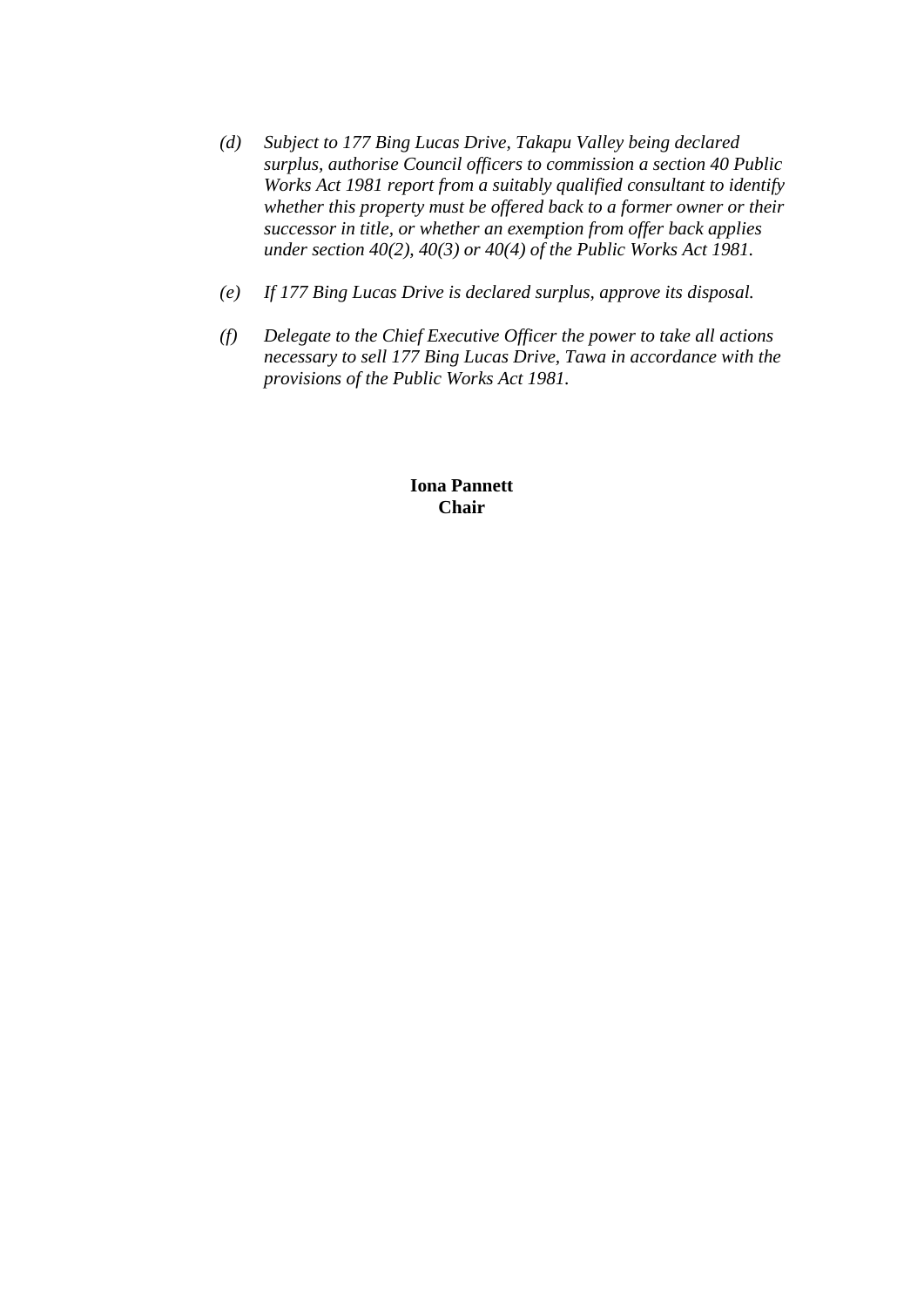# APPENDIX 1

### *Grant Robertson*

# **Wellington Town Belt Bill**

#### Local Bill

#### **Contents**

|                |                                                           | Page           |
|----------------|-----------------------------------------------------------|----------------|
|                | Preamble                                                  | $\overline{2}$ |
| 1              | Title                                                     | $\overline{4}$ |
| $\overline{c}$ | Commencement                                              | $\overline{4}$ |
|                | Preliminary provisions                                    |                |
| 3              | Purpose                                                   | $\overline{4}$ |
| 4              | Interpretation                                            | 4              |
| 5              | Meaning of Wellington Town Belt                           | 5              |
| 6              | <b>Exhibition Site</b>                                    | 5              |
| 7              | Wellington Botanic Garden                                 | 5              |
|                | Status and principles                                     |                |
| 8              | Name                                                      | 6              |
| 9              | Legal status                                              | 6              |
| 10             | Principles                                                | 6              |
| 11             | Wellington Town Belt not subject to the Reserves Act 1977 | $\tau$         |
|                | Adding to and removing from the Wellington Town Belt      |                |
| 12             | Additions of land to the Wellington Town Belt             | $\overline{7}$ |
| 13             | No removal of land from the Wellington Town Belt          | 7              |
| 14             | Application of the Public Works Act 1981                  | 7              |
| 15             | Land not to be part of the Wellington Town Belt           | 9              |
|                | Powers in respect of the Wellington Town Belt             |                |
| 16             | Powers of the Council                                     | 9              |
| 17             | Restrictions on the Council's powers                      | 9              |
| 18             | Leasing and licensing                                     | 10             |
| 19             | Easements and rights of way                               | 10             |
|                | Management of the Wellington Town Belt                    |                |
| 20             | Management plan                                           | 10             |
| 21             | Consultation                                              | 11             |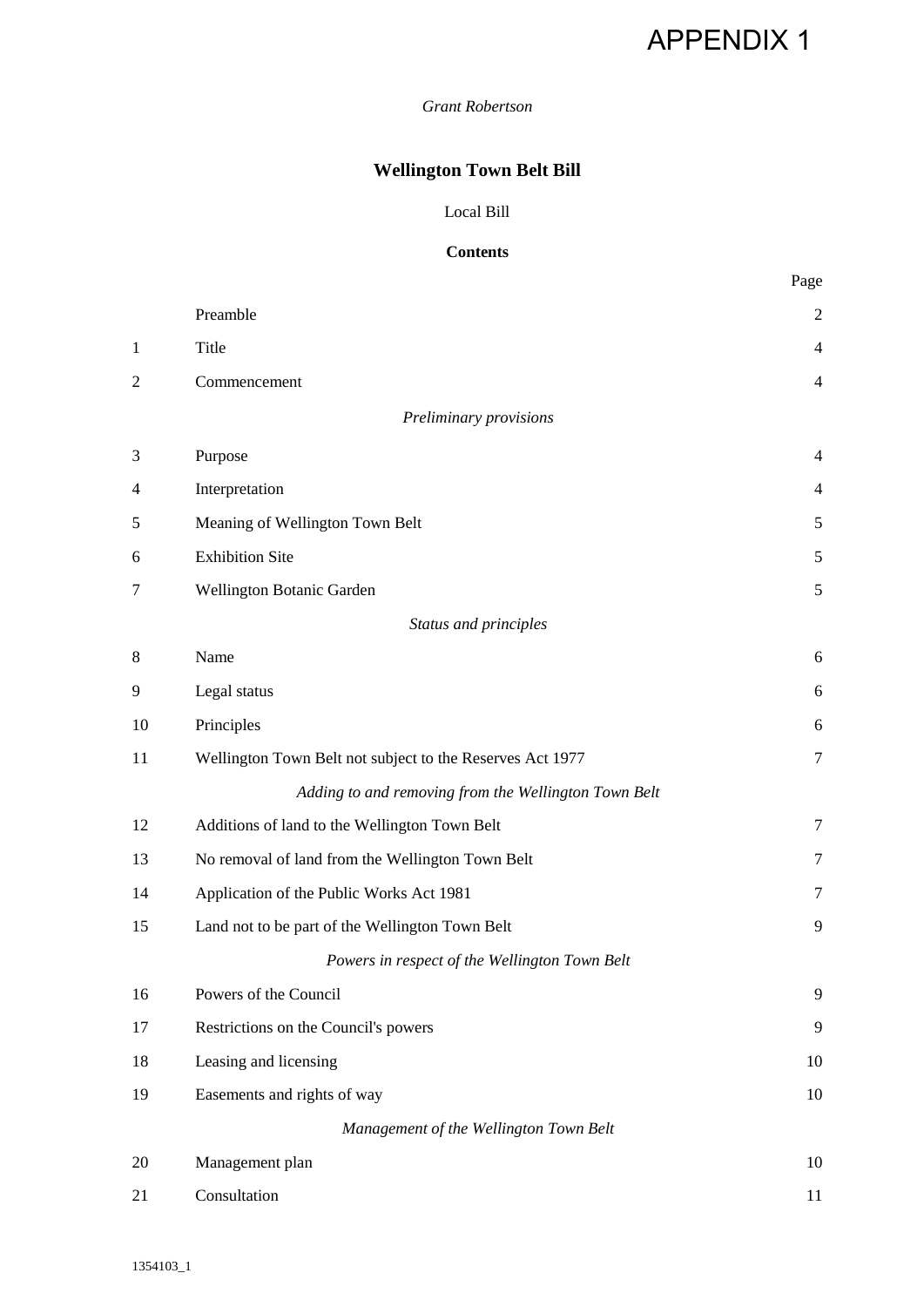|    | Chest Hospital and Wellington Zoo                    |    |
|----|------------------------------------------------------|----|
| 22 | Application to the Chest Hospital and Wellington Zoo | 11 |
|    | Miscellaneous provisions                             |    |
| 23 | Existing rights not affected                         | 11 |
| 24 | <b>Transitional provisions</b>                       | 12 |
| 25 | Consequential amendments                             | 12 |
| 26 | Repeals                                              | 12 |
|    |                                                      |    |

#### **Town Belt Deed**

#### **Schedule 2**

**Land to be part of the Wellington Town Belt on this Act coming into force**

#### **Schedule 3**

**Land not to be Wellington Town Belt on this Act coming into force**

#### **Schedule 4**

**Chest Hospital land**

#### **Schedule 5**

#### **Exhibition Site land**

#### **Schedule 6**

#### **Wellington Botanic Garden land**

**Schedule 7**

**Wellington Zoo land**

#### **Schedule 8**

**Consequential amendments**

#### **Schedule 9**

**Enactments repealed**

#### **Preamble**

(1) Whakatauki—

"Tumutumu parea, rākau parea, whānui te ara ki a Tāne"

"Ward off post and weapon, so that the expansive path of mankind is opened up"

 This was uttered by Te Wharepouri Te Kakapi-o-te-Rangi during the arrival of the colonial ships within the Wellington Harbour, and upon the Petone foreshore during the 1830s. Te Wharepouri, upon building relationships with the colonial settlers, saw the benefits of building positive relationships and working together towards common goals and initiatives. Hence, the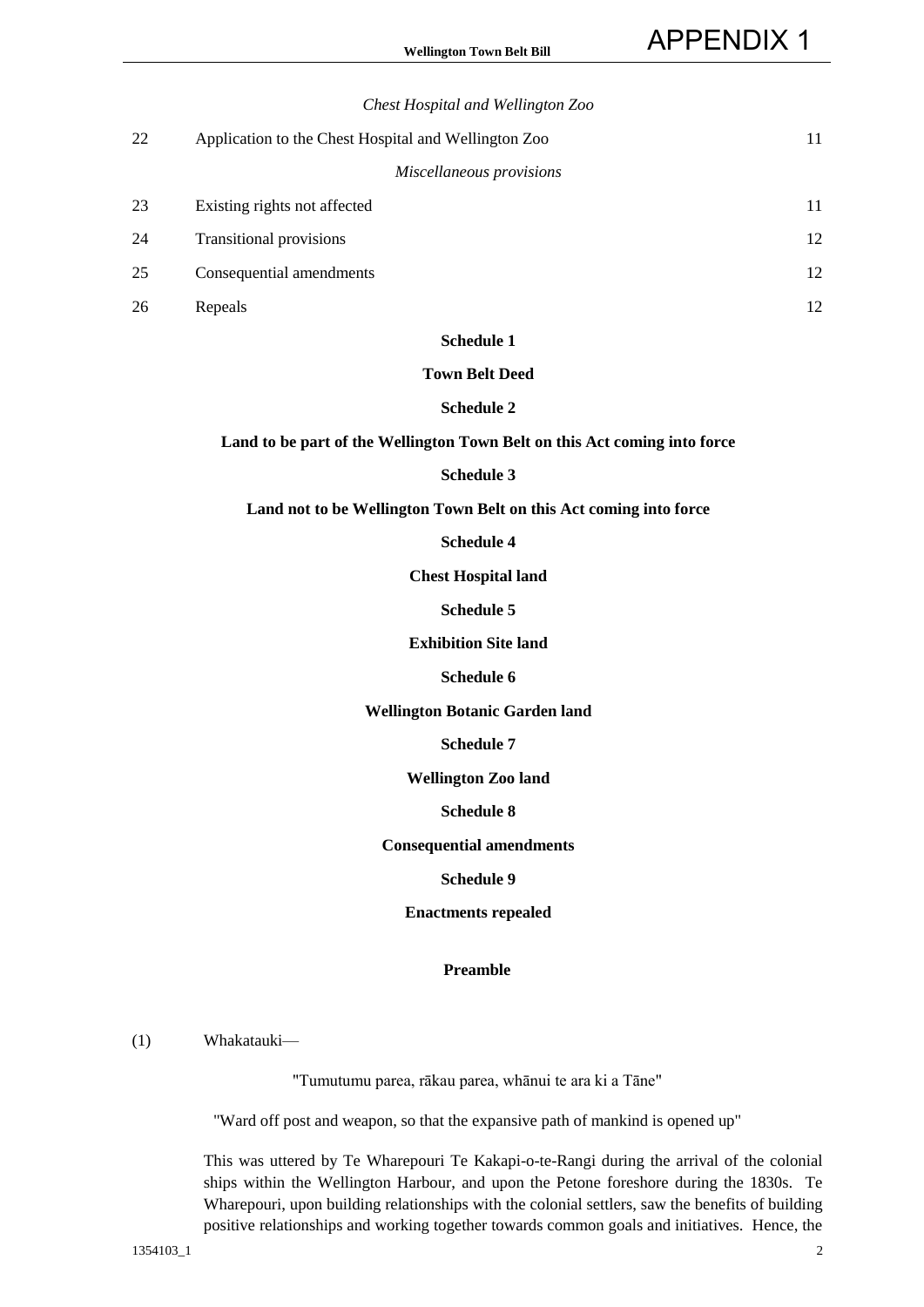focus of this proverb is about the journey of life, overcoming obstacles and issues, and focusing on the main tasks at hand.

- (2) The New Zealand Company was a private land settlement company formed in London during May 1839, which planned to establish a settlement at Wellington harbour. The Company's representatives arrived at Wellington harbour in September 1839.
- (3) At the time of the New Zealand Company's arrival, the iwi groups with *take raupatu* over all the lands within the Wellington harbour and its environs were Te Ātiawa, Ngāti Ruanui, Taranaki, Ngāti Tama (together, Taranaki Whānui ki Te Upoko o Te Ika) and Ngāti Toa Rangatira. These iwi each had their own *ahi kā* over particular areas as follows:
	- (a) Te Ātiawa at Te Whanganui ā Tara and parts of the south-west coast;
	- (b) Taranaki and Ngāti Ruanui at Te Aro;
	- (c) Ngāti Tama at Kaiwharawhara and environs, and parts of the south-west coast; and
	- (d) Ngāti Toa Rangatira at parts of the south-west coast.
- (4) The New Zealand Company's initial settlement plan provided for the original Town Belt, being public reserves of 1,562 acres around the proposed town of Port Nicholson (now Wellington City), that would separate it from the Company's rural district. The instructions from the Company's secretary, John Ward, to its surveyor, William Mein Smith, included that this land be "public property on condition that no buildings be ever erected upon it".
- (5) On 16 October 1841, the Governor of New Zealand notified that the reserves provided for in the Company's plans were "reserved by the Crown for Public Purposes". This was done without consulting or providing compensation at the time to the relevant iwi groups.
- (6) On 3 June 1861, the Crown conveyed some of the original Town Belt to the Superintendent of the Province of Wellington, "in trust for the purposes of Public Utility to the Town of Wellington and its inhabitants".
- (7) The Wellington City Reserves Act 1871 instructed the Superintendent to convey some of the original Town Belt to Council's predecessor upon trust for "purposes of public utility to the City of Wellington and its inhabitants". The Superintendent carried out this instruction in 1873 by executing the Town Belt Deed, which conveyed certain land on trust to the Council's predecessor. While the land known as the "Basin Reserve" was conveyed to the Council's predecessor by the Town Belt Deed, the Basin Reserve was subsequently resettled on Council by deed dated 17 October 1884 and the Town Belt Deed has no further application to the Basin Reserve.
- (8) The report of the Waitangi Tribunal *Te Whanganui ā Tara me ōna Takiwā: Report on the Wellington District* (Wai 145, 2003) concluded that breaches of the Treaty of Waitangi by the Crown had occurred, including in relation to the Crown's acquisition of lands within the Wellington harbour and its environs. For the Wellington District, the historical claims of Taranaki Whānui ki Te Upoko o Te Ika were settled on 19 August 2008, and the historical claims of Ngati Toa Rangatira were settled on 7 December 2012.
- (9) As well as the significance of some of the land to mana whenua, the concept of the original Town Belt and having open green space around the central city is important to the people of Wellington generally. Over time, many Wellingtonians and community groups have cared for the Wellington Town Belt, opposed the removal of land from the Wellington Town Belt and worked to recover parts of the original Town Belt not vested in the Council.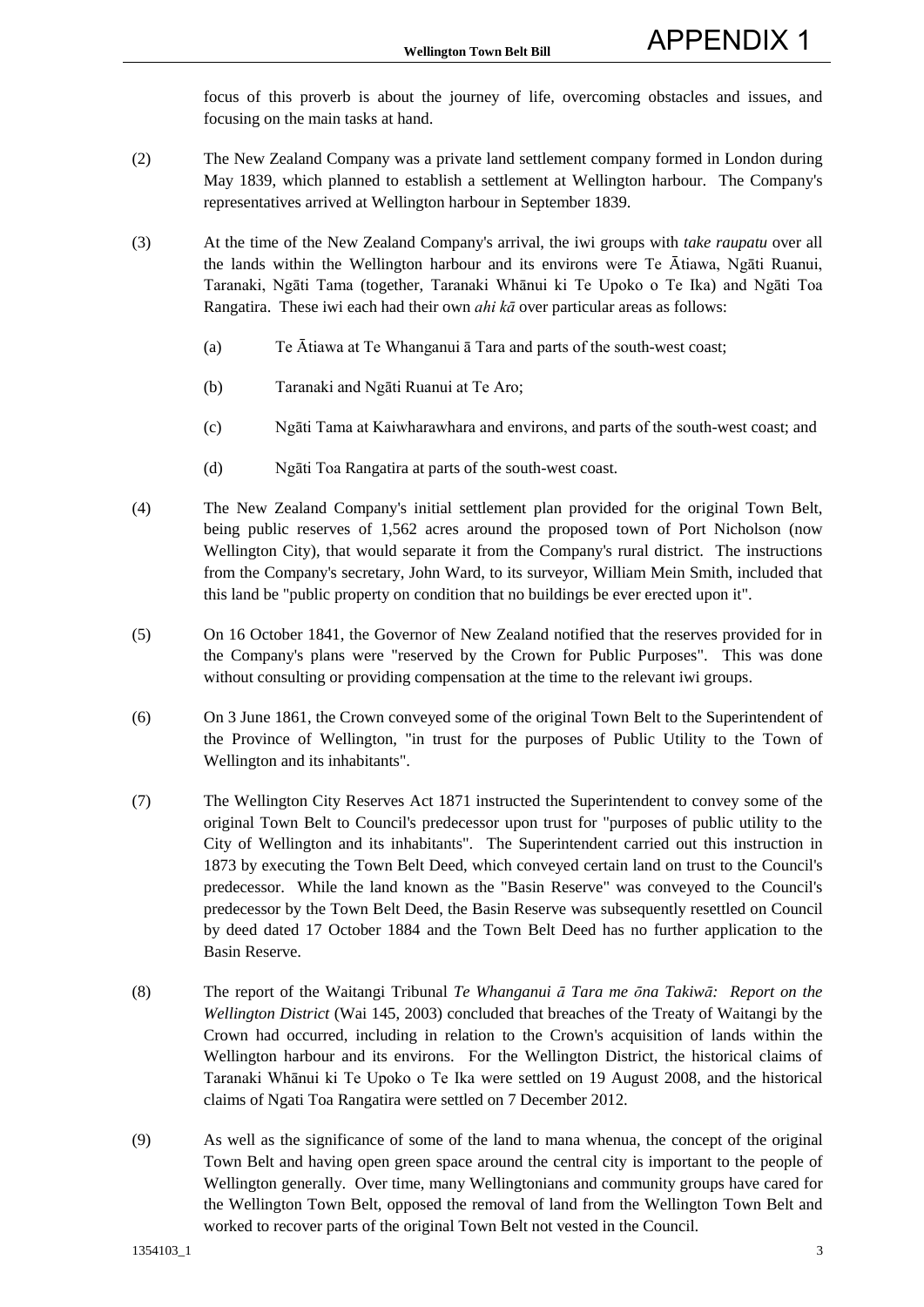- (10) There is some uncertainty about the legal status of the Wellington Town Belt, the extent to which the Wellington Town Belt is protected for future generations, and the Council's powers to protect, manage and enhance the Wellington Town Belt. This Act will provide certainty by:
	- (a) providing a transparent statutory basis for the Council's trusteeship and management of the Wellington Town Belt;
	- (b) being the principal source of the Council's powers for protecting, managing and enhancing the Wellington Town Belt; and
	- (c) being a mechanism for land to become part of the Wellington Town Belt.

#### **The Parliament of New Zealand therefore enacts as follows:**

#### **1 Title**

This Act is the Wellington Town Belt Act **2014**.

#### **2 Commencement**

This Act comes into force on the day after the date on which it receives the Royal assent.

#### *Preliminary provisions*

#### **3 Purpose**

The purpose of this Act is to—

- (a) provide a transparent statutory basis for the Council's trusteeship and management of the Wellington Town Belt;
- (b) recognise the history of the original Town Belt and its significance to mana whenua and the people of Wellington generally; and
- (c) provide the Council with responsibilities and powers to protect, manage and enhance the Wellington Town Belt.

#### **4 Interpretation**

In this Act, unless the context otherwise requires,—

 **Chest Hospital** means the land described in Schedule 4

 **Council** means the Wellington City Council

**Exhibition Site** means the land described in Schedule 5

 **original Town Belt** means the land provided for as a public reserve around the proposed town of Port Nicholson in the New Zealand Company's plan of 14 August 1840

 **publicly available** means, in relation to making a document or other information publicly available, taking reasonable steps to—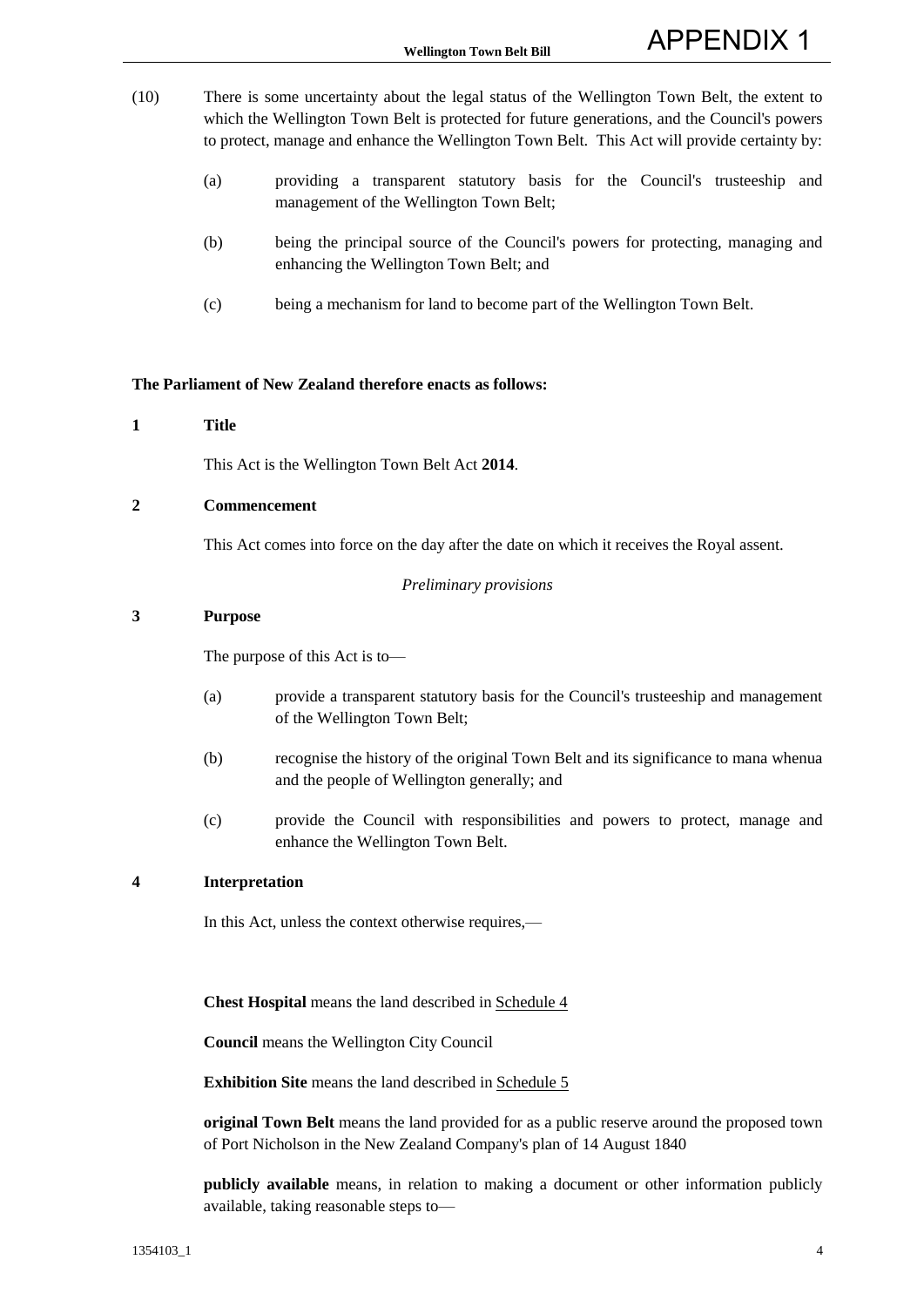- (a) ensure that the document or other information or a copy of the document or other information is accessible to the general public; and
- (b) publicise both the fact that the document or other information is available and the manner in which copies of the document or other information may be obtained

**registered interest** means any registered estate or interest in land under the Land Transfer Act 1952; and includes any mortgage or charge registered under that Act

 **Town Belt Deed** means the deed, which is set out in Schedule 1 for ease of reference, entered into between the Superintendent of the Province of Wellington and the Mayor, Councillors and Citizens of the City of Wellington dated 20 March 1873

 **Wellington Botanic Garden** means the land described in Schedule 6

 **Wellington Zoo** means the land described in Schedule 7.

#### **5 Meaning of Wellington Town Belt**

In this Act, unless the context otherwise requires, **Wellington Town Belt**—

- (a) means—
	- (i) the land described in Schedules 2, 4 and 7; and
	- (ii) land referred to in <u>section  $6(2)$ </u>; and
	- (iii) land referred to in <u>section  $7(2)$ </u>; and
	- (iv) land included under section 12; but
- (b) does not include—
	- (i) land referred to in <u>section  $6(1)$ </u>; and
	- (ii) land referred to in section  $7(1)$ ; and
	- (iii) land referred to in <u>section  $14(3)(a)$ </u>.

#### **6 Exhibition Site**

- (1) Any part of the Exhibition Site that is subject to a lease granted under the Wellington City Exhibition Grounds Act 1959 is to be treated as not being part of the Wellington Town Belt.
- (2) Any part of the Exhibition Site that ceases to be subject to a lease under that Act—
	- (a) forms part of the Wellington Town Belt; and
	- (b) ceases to be subject to the Wellington City Exhibition Grounds Act 1959.

#### **7 Wellington Botanic Garden**

(1) Any land that is subject to the Wellington Botanic Garden Vesting Act 1891 is to be treated as not being part of the Wellington Town Belt.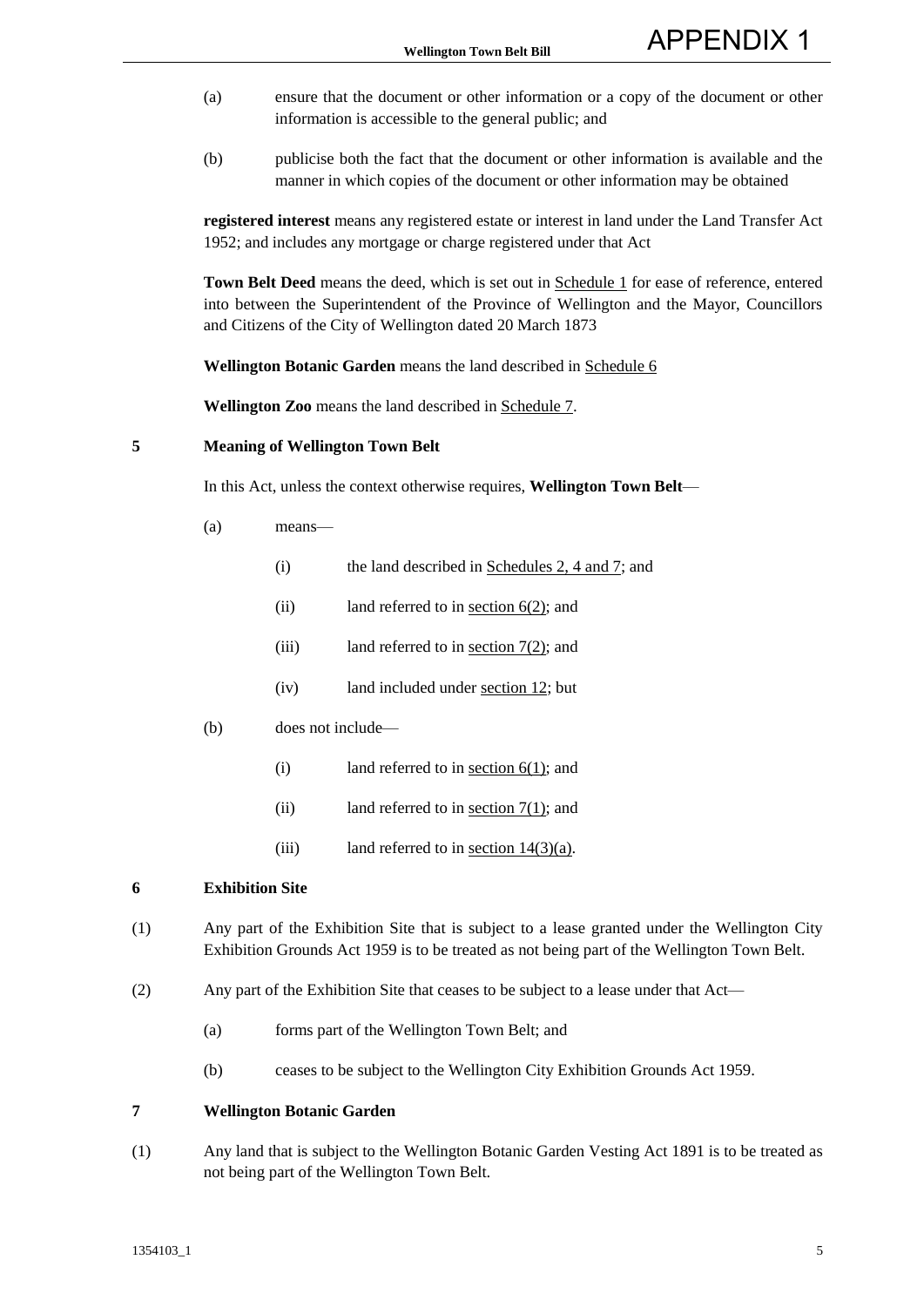(2) Any land that ceases to be subject to the Wellington Botanic Garden Vesting Act 1891 forms part of the Wellington Town Belt.

#### *Status and principles*

#### **8 Name**

The land comprising the Wellington Town Belt is to be called the "Wellington Town Belt".

#### **9 Legal status**

- (1) The Council holds the Wellington Town Belt as trustee of the trust created by the Town Belt Deed.
- (2) When this Act comes into force, the only term of the trust in subsection (1) will be to forever hereafter use and appropriate the Wellington Town Belt as a public recreation ground for the inhabitants of the City of Wellington.
- (3) In subsection (2) and for the purpose of the trust in subsection (1), **public recreation ground** means an area provided for—
	- (a) recreation, sporting activities, and the enjoyment of the public, with an emphasis on outdoor activities; and
	- (b) the protection of the natural environment.

#### **10 Principles**

- (1) In performing its role under this Act as trustee and manager of the Wellington Town Belt, the Council must have particular regard to the following principles:
	- (a) the Wellington Town Belt should be protected and enhanced for future generations:
	- (b) the Wellington Town Belt should be managed in partnership with mana whenua:
	- (c) the landscape character of the Wellington Town Belt should be protected and enhanced:
	- (d) the Wellington Town Belt should support healthy populations of indigenous biodiversity:
	- (e) the Wellington Town Belt should be accessible and for all to enjoy:
	- (f) the Wellington Town Belt should be used for a wide range of recreation activities:
	- (g) community participation in the management of the Wellington Town Belt should be encouraged and supported:
	- (h) historical and cultural links to the Wellington Town Belt, including the concept of the original Town Belt, should be acknowledged.
- (2) The principles in subsection (1) must be considered together and no principle takes precedence over any other.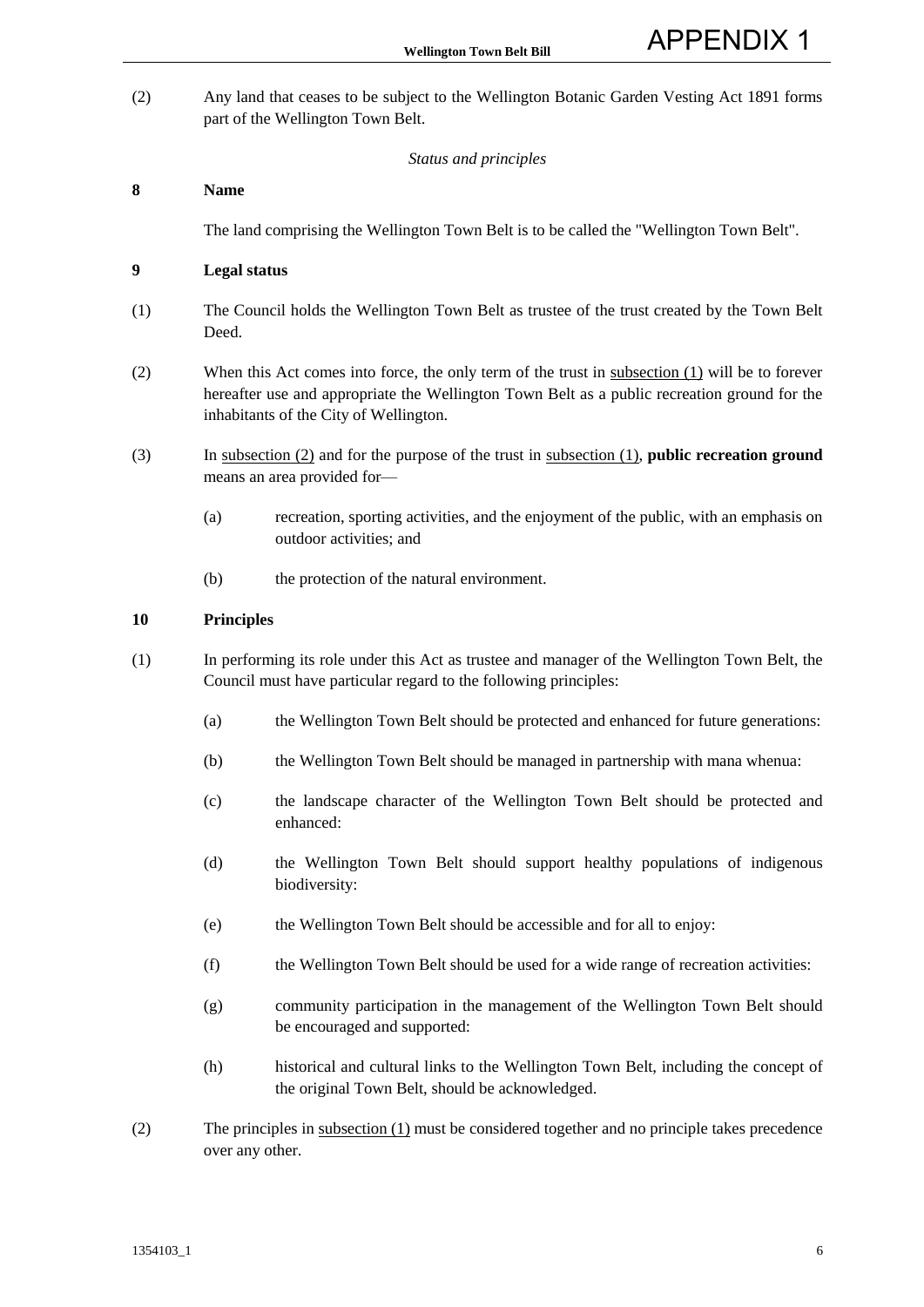#### **11 Wellington Town Belt not subject to the Reserves Act 1977**

The Wellington Town Belt is not a reserve or public reserve under the Reserves Act 1977.

#### *Adding to and removing from the Wellington Town Belt*

#### **12 Adding land to the Wellington Town Belt**

- (1) The Council may pass a resolution that land vested in it is to form part of the Wellington Town Belt.
- (2) The Council may not pass a resolution under subsection (1) unless it has consulted the public about the proposal using the special consultative procedure in section 83 of the Local Government Act 2002.
- (3) The Council must, within 30 days after passing a resolution under subsection (1), publish a notice of the resolution in the *Gazette* that describes and defines the affected land.
- (4) On and from a notice under subsection (3) being gazetted, the affected land forms part of the Wellington Town Belt.
- (5) The Council may forward any notice published under subsection (3) to the Registrar-General of Land who must then, without payment of any fee, record a copy of the resolution and register it against the appropriate title (if any).
- (6) The Council may not delegate the power in subsection (1).

#### **13 No removal of land from the Wellington Town Belt**

Subject to sections 14 and 15, no land can be removed from the Wellington Town Belt.

| <b>Option 1</b> |                                                                                                                                                     |                                                                                                                                    | <b>Option 2</b> |                                                                                                                                                       |              |                                                                                                                                    |
|-----------------|-----------------------------------------------------------------------------------------------------------------------------------------------------|------------------------------------------------------------------------------------------------------------------------------------|-----------------|-------------------------------------------------------------------------------------------------------------------------------------------------------|--------------|------------------------------------------------------------------------------------------------------------------------------------|
| 14              | 1981                                                                                                                                                | <b>Application of the Public Works Act</b>                                                                                         |                 | -14                                                                                                                                                   | 1981         | <b>Application of the Public Works Act</b>                                                                                         |
| (1)             |                                                                                                                                                     | The Wellington Town Belt is subject to<br>the Public Works Act 1981.                                                               |                 | (1)                                                                                                                                                   |              | The Wellington Town Belt is subject to<br>the Public Works Act 1981.                                                               |
| (2)             | However, sections 40 to 42 of the Public<br>Works Act 1981 do not apply to the<br>addition of land to the Wellington Town<br>Belt under section 12. |                                                                                                                                    | (2)             | However, sections 40 to 42 of the Public<br>Works Act 1981 do not apply to the<br>addition of land to the Wellington Town<br>Belt under section [12]. |              |                                                                                                                                    |
| (3)             | the Council—                                                                                                                                        | Where, pursuant to the Public Works<br>Act 1981, any land ceases to be held by                                                     |                 | (3)                                                                                                                                                   | the Council— | Where, pursuant to the Public Works<br>Act 1981, any land ceases to be held by                                                     |
|                 | (a)                                                                                                                                                 | the land ceases to be part of<br>the Wellington Town Belt<br>and is no longer subject to<br>this Act or the Town Belt<br>Deed; and |                 |                                                                                                                                                       | (a)          | the land ceases to be part of<br>the Wellington Town Belt<br>and is no longer subject to<br>this Act or the Town Belt<br>Deed; and |
|                 | (b)                                                                                                                                                 | the<br>Council<br>seek<br>must                                                                                                     |                 |                                                                                                                                                       | (b)          | Council<br>the<br>seek<br>must                                                                                                     |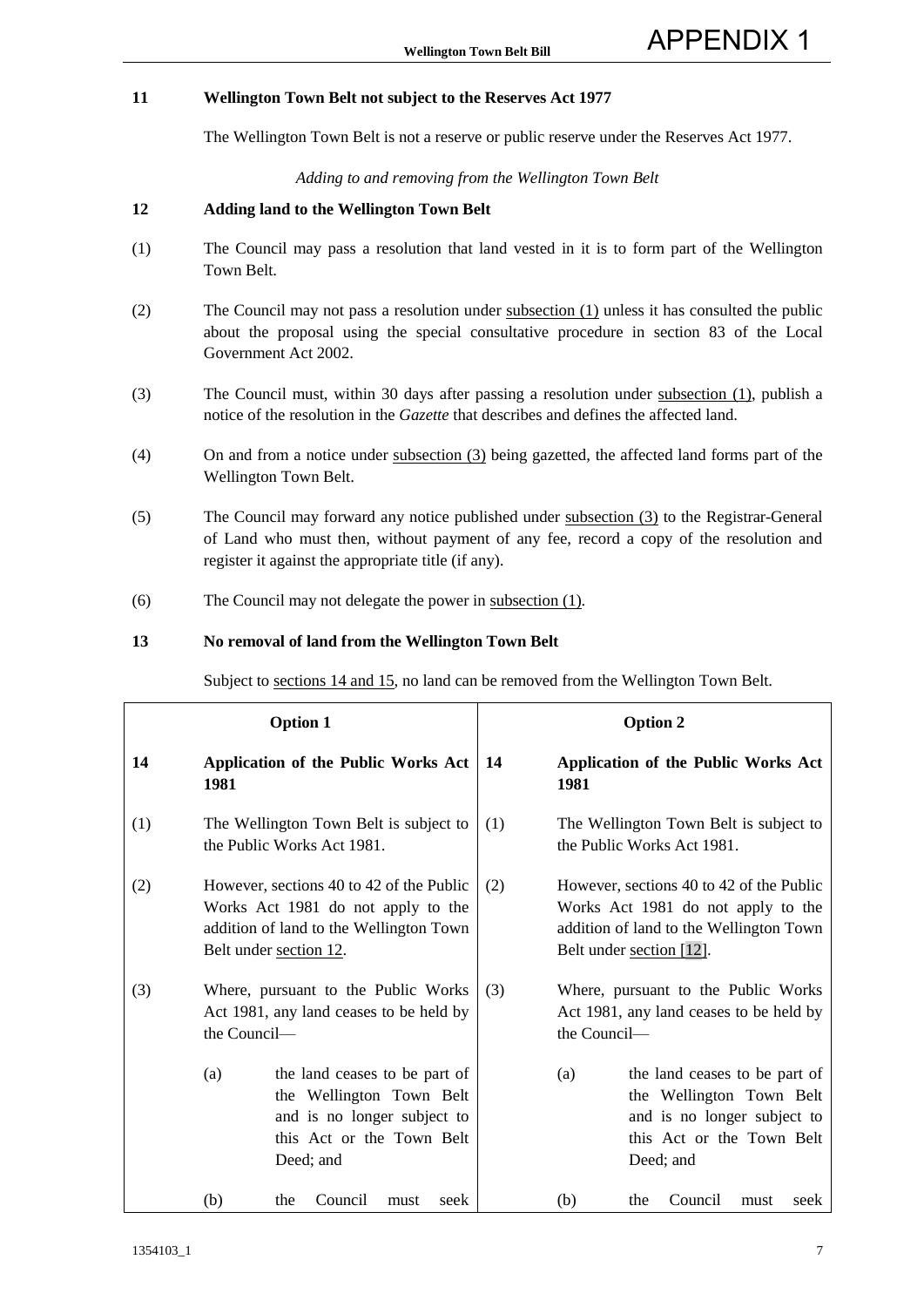| appropriate compensation.                                                                                                   |     | appropriate compensation.                                                                                                                                                                                                |  |
|-----------------------------------------------------------------------------------------------------------------------------|-----|--------------------------------------------------------------------------------------------------------------------------------------------------------------------------------------------------------------------------|--|
| (4)<br>The Council must not consent or agree<br>to any land being removed from the<br>Wellington Town Belt under the Public | (4) | Despite <u>sections</u> [9]<br>and $[17]$ ,<br>the<br>Council may-                                                                                                                                                       |  |
| Works Act 1981.                                                                                                             |     | (a)<br>enter into an agreement to<br>sell part of the Wellington<br>Town Belt under section 17<br>of the Public Works Act<br>1981; or                                                                                    |  |
|                                                                                                                             |     | (b)<br>give written consent to part<br>of the Wellington Town Belt<br>being declared road under<br>section 114 of the Public<br>Works Act 1981.                                                                          |  |
|                                                                                                                             | (5) | The Council must not exercise a power<br>under subsection (4) unless it has passed<br>that the Council<br>a resolution<br>$\overline{1}$<br>satisfied-                                                                   |  |
|                                                                                                                             |     | the relevant land will be<br>(a)<br>compulsorily acquired if the<br>Council does not exercise the<br>power;                                                                                                              |  |
|                                                                                                                             |     | (b)<br>exercising the power will<br>result in a greater benefit to<br>the Wellington Town Belt<br>than any compensation the<br>Council would be entitled to<br>if the relevant land was<br>compulsorily acquired; and    |  |
|                                                                                                                             |     | (c)<br>exercising the power will<br>result in an area of land<br>transferred<br>being<br>the<br>to<br>Council for addition to the<br>Wellington Town Belt that is<br>equivalent to or greater than<br>the relevant land. |  |
|                                                                                                                             | (6) | The Council must, in the course of any<br>decision-making<br>under<br>process<br>subsection (5), take into account the<br>desirability of restoring original Town<br>Belt to the Wellington Town Belt.                   |  |
|                                                                                                                             | (7) | The Council may not delegate the<br>powers in subsections $(4)$ and $(5)$ .                                                                                                                                              |  |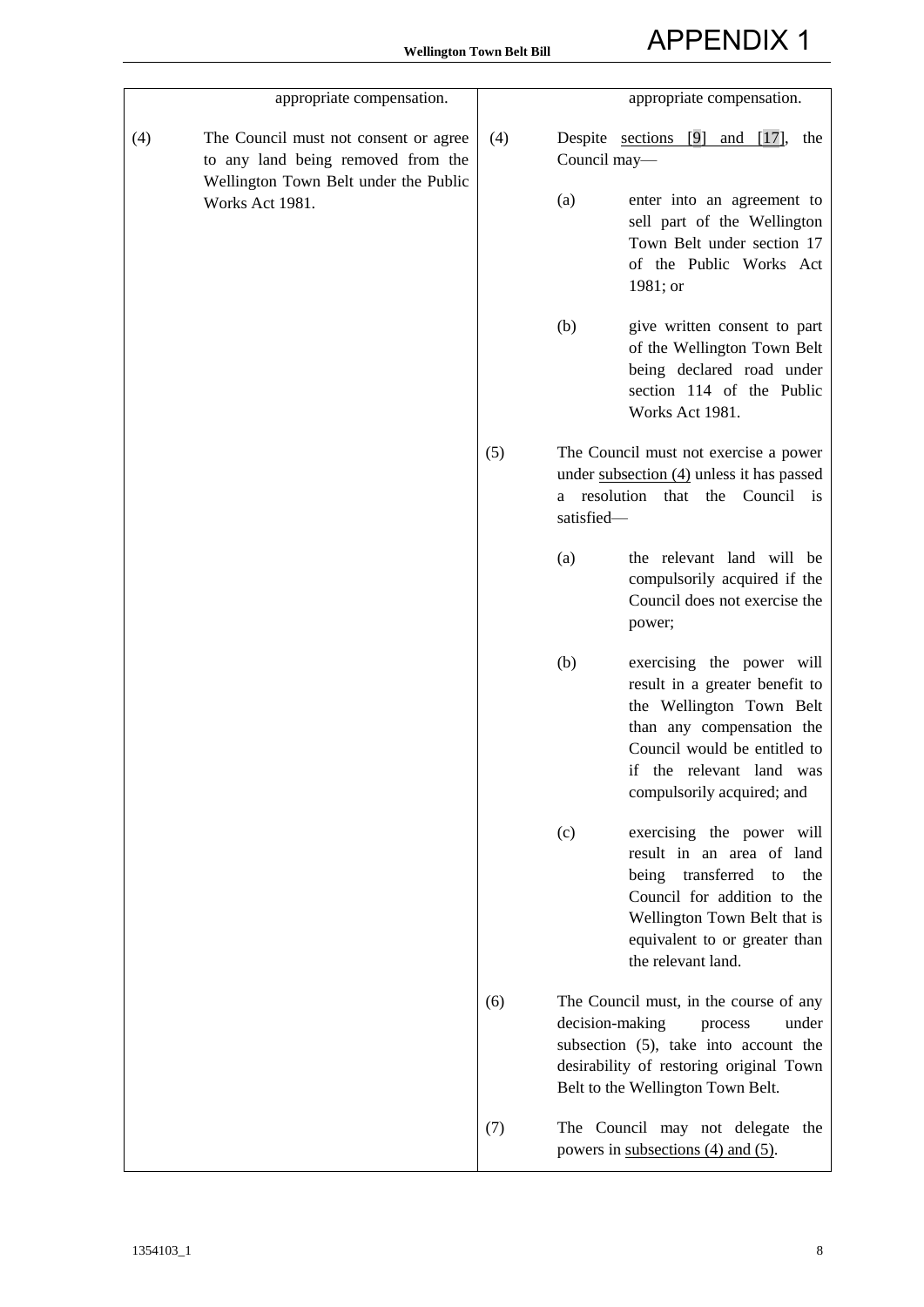#### **15 Land not to be part of the Wellington Town Belt**

 On and from the commencement of this Act, the land described in Schedule 3 ceases to be subject to—

- (a) the Town Belt Deed; and
- (b) the Reserves Act 1977.

*Powers in respect of the Wellington Town Belt* 

#### **16 Powers of the Council**

- (1) For the purposes of performing its role of trustee and manager of the Wellington Town Belt, the Council has—
	- (a) full capacity to carry on or undertake any activity or business, do any act, or enter into any transaction; and
	- (b) for the purposes of paragraph (a), full rights, powers, and privileges.
- (2) Subsection (1) is subject to any other enactment, the general law, and this Act.
- (3) Without limiting subsection (1), the Council has the power to—
	- (a) undertake any work on the Wellington Town Belt that the Council considers desirable, including the construction, repair, demolition or maintenance of any building or fixture; and
	- (b) restrict public access to the Wellington Town Belt to enable work to be carried out safely or to facilitate temporary activities; and
	- (c) manage and regulate use of the Wellington Town Belt by making bylaws under the Local Government Act 2002 and setting conditions and rules in a management plan under section 20.

#### **17 Restrictions on the Council's powers**

Despite section 16, the Council has no power to—

- (a) sell, exchange, or use as security any part of the Wellington Town Belt; or
- (b) grant leases, licences, easements, or rights of way other than in accordance with this Act; or
- (c) allow any for-profit use of the Wellington Town Belt unless that use is—
	- (i) considered by the Council to enhance the amenity value of, or the experience of the public using, the Wellington Town Belt; or
	- (ii) for the convenience of persons using the Wellington Town Belt; or
	- (iii) temporary and will have an immaterial effect on the Wellington Town Belt.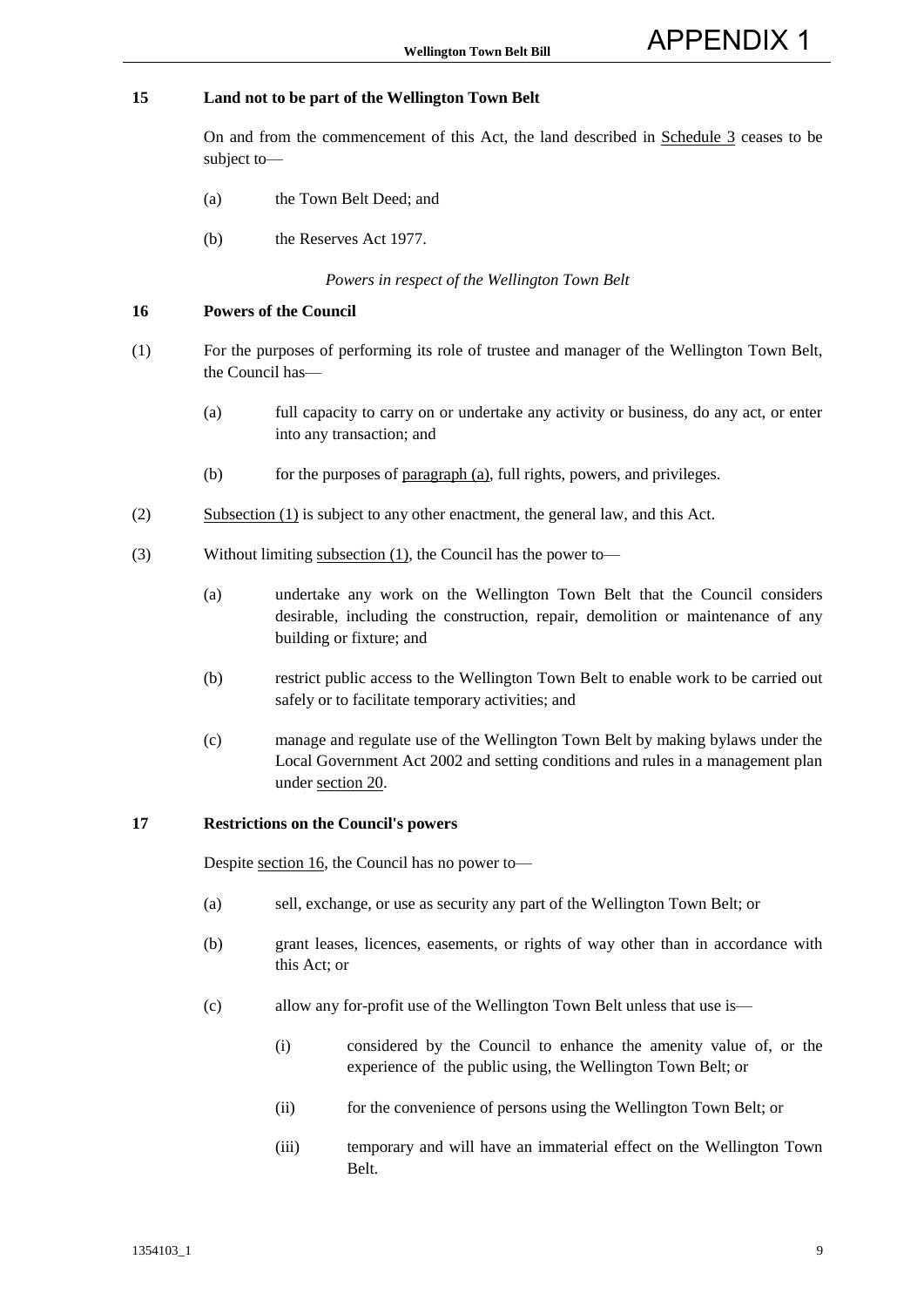#### **18 Leasing and licensing**

- (1) The Council may grant a lease or licence over any part of the Wellington Town Belt to any person.
- (2) At any point in time, no more than eight hectares in total (excluding the Chest Hospital and Wellington Zoo) of the Wellington Town Belt may be subject to lease.
- (3) Any lease or licence granted under subsection (1) must—
	- (a) not be for a term of more than 20 years, including any rights of renewal; and
	- (b) specify how the lessee or licensee is permitted to use the land; and
	- (c) not allow for any sub-lease, sub-licence, or unpermitted use of the land without the prior consent of the Council.
- (4) Any lease or licence granted under subsection (1) may authorise—
	- (a) the lessee or licensee to restrict access to facilities and charge for admission or membership; and
	- (b) the construction, repair, demolition, and maintenance of any building.

#### **19 Easements and rights of way**

- (1) The Council may grant easements and rights of way over the Wellington Town Belt for any public purpose.
- (2) Before granting any easement or right of way under subsection (1), the Council must consider—
	- (a) the impact that the proposed easement or right of way will have on the Wellington Town Belt; and
	- (b) what alternatives there are to granting the proposed easement or right of way.

*Management of the Wellington Town Belt* 

#### **20 Management plan**

- (1) The Council must adopt a management plan for the Wellington Town Belt.
- (2) The management plan must not contain anything inconsistent with this Act.
- (3) The Council must review the management plan at intervals of not less than 10 years and, as appropriate—
	- (a) replace it; or
	- (b) amend it.
- (4) In performing its functions and exercising its powers in respect of the Wellington Town Belt, the Council must comply with the management plan.
- (5) The management plan may set out conditions and rules regulating use of the Wellington Town Belt.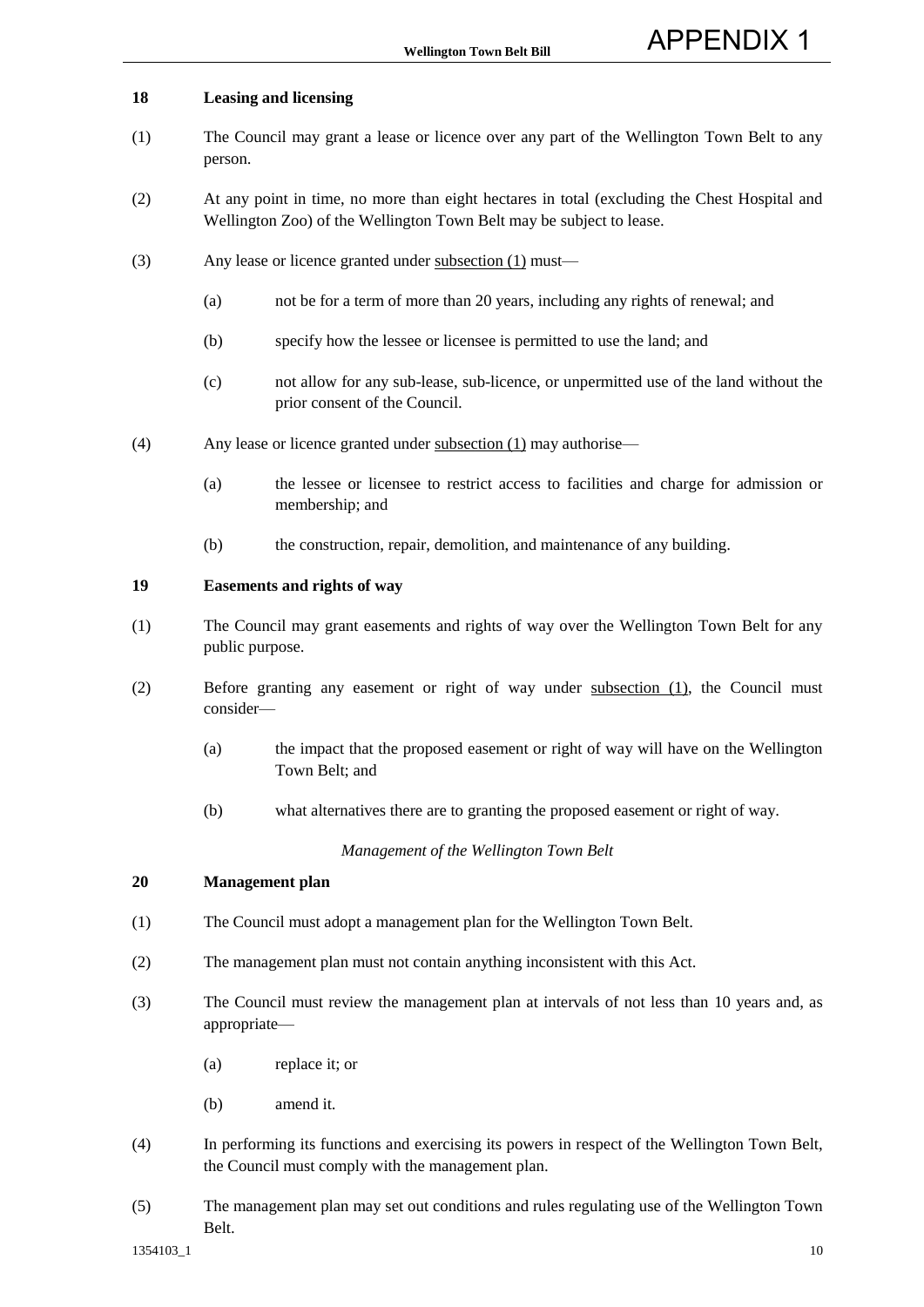- (6) Any new management plan must be prepared in draft, and the Council must—
	- (a) make the draft publicly available for inspection;
	- (b) invite the public to make submissions on the draft;
	- (c) give every submitter who asks to be heard a reasonable opportunity to appear in support of the submitter's submission; and
	- (d) take all submissions made on the draft into account.
- (7) The Council may, without complying with subsection (6), amend the management plan, if it passes a resolution that—
	- (a) such changes are minor or technical in nature; and
	- (b) compliance with subsection (6) is unnecessary.
- (8) The Council may not delegate the powers in subsections (1) and (7).

#### **21 Consultation**

- (1) This section applies to the exercise of the Council's powers to—
	- (a) grant any lease or licence under section 18; or
	- (b) grant any easement or right of way under section 19; or
	- (c) consent to any sub-lease or sub-licence for for-profit use of the Wellington Town Belt; or
	- (d) construct, or authorise the construction of, any building on the Wellington Town Belt.
- (2) Before exercising a power in subsection (1), the Council must consider the views of persons likely to be affected by, or to have an interest in, the proposed exercise of the power, including  $by-$ 
	- (a) making information on the proposed exercise of the power publicly available and inviting submissions on it; and
	- (b) taking all submissions made on the proposed exercise of the power into account.

#### *Chest Hospital and Wellington Zoo*

#### **22 Application to the Chest Hospital and Wellington Zoo**

Sections 17(b) and (c), 18(2) and (3), and 20 do not apply to the Chest Hospital and Wellington Zoo.

#### *Miscellaneous provisions*

#### **23 Existing rights not affected**

- (1) This Act does not affect any of the following in existence at the commencement of this Act:
	- (a) any registered interest in the Wellington Town Belt; or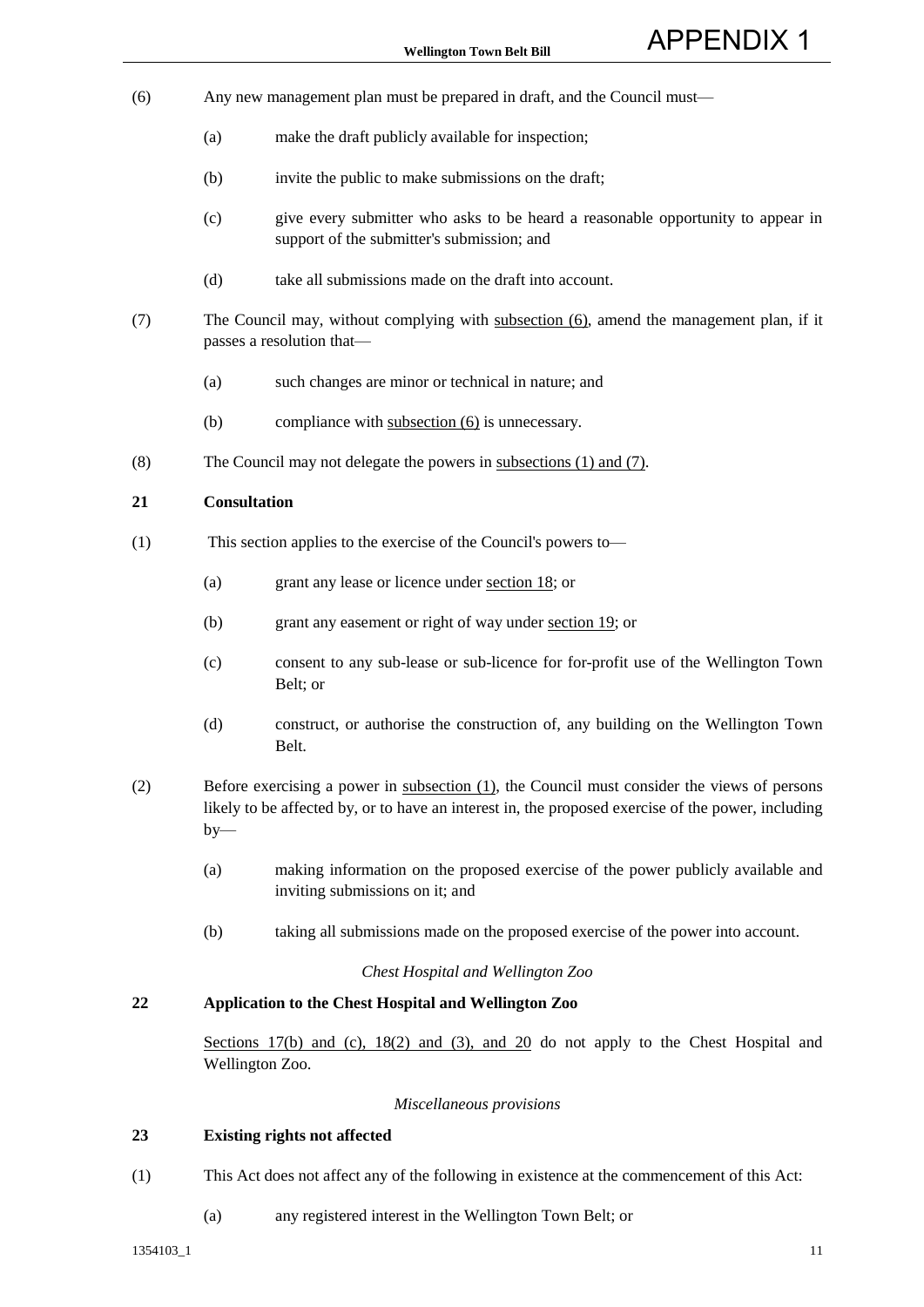- (b) any interest in land which comprises part of the original Town Belt, but is not part of the Wellington Town Belt; or
- (c) any lease or licence existing when this Act comes into force.
- (2) Any public utility on the Wellington Town Belt that is owned by the Council at the commencement of this Act—
	- (a) is lawful; and
	- (b) may be the subject of an easement in favour of any party entitled to use the utility, and the Council is empowered to register the easement against the computer register for the relevant part of the Wellington Town Belt.

#### **24 Transitional provisions**

- (1) The Council's *Wellington Town Belt Management Plan (June 2013)* is to be treated as the management plan under this Act until it is replaced by the Council adopting a new management plan under section 20.
- (2) As soon as practicable after the commencement of this Act, the Council may, without complying with section 20(6), make changes to the *Wellington Town Belt Management Plan (June 2013)* that are consequential on the commencement of this Act.

#### **25 Consequential amendments**

Amend the Acts specified in Schedule 8 as set out in that schedule.

#### **26 Repeals**

The Acts specified in Schedule 9 are repealed.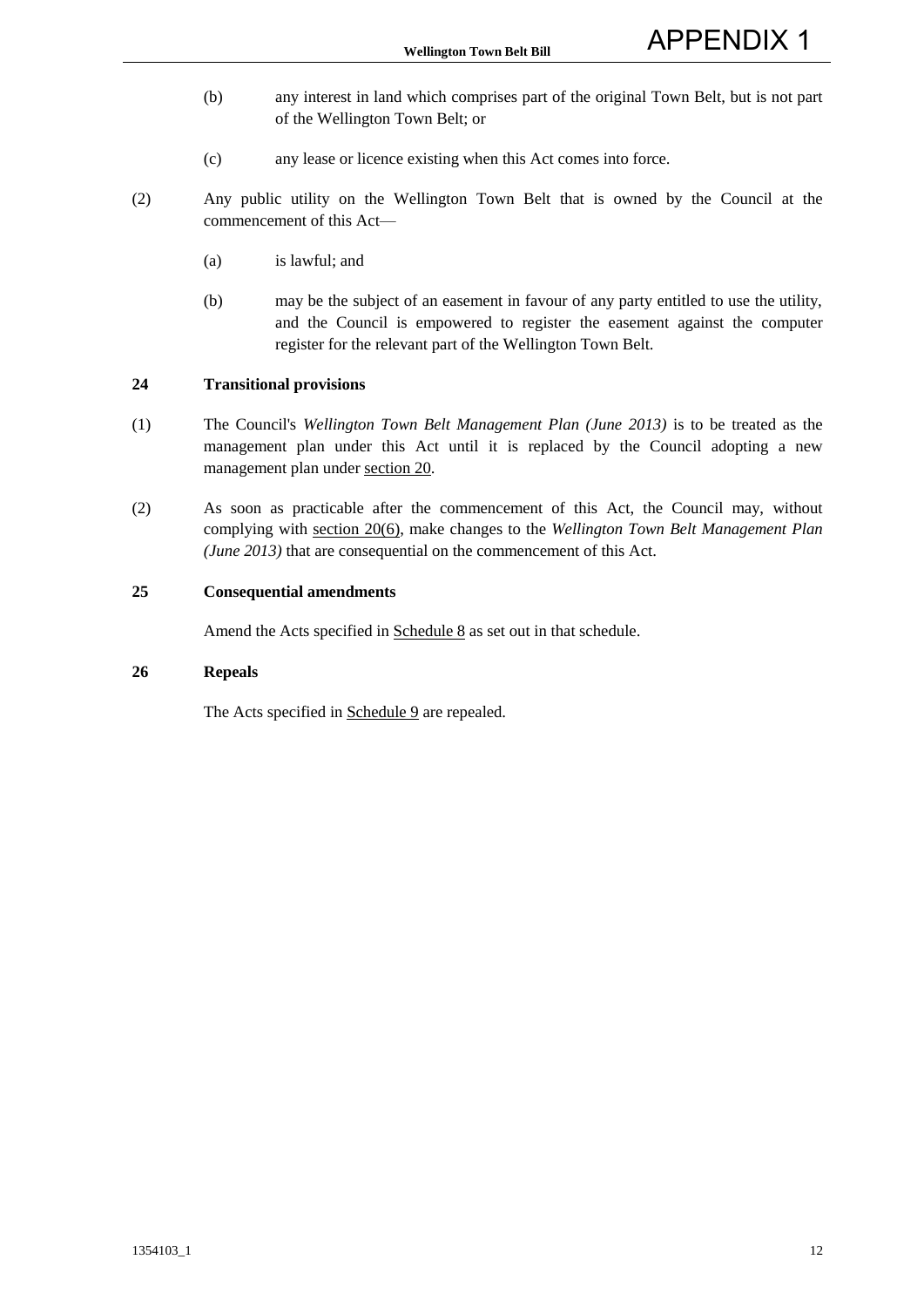#### **Town Belt Deed**

Dated  $20^{\text{th}}$  March 1873

The Superintendent of the Province of Wellington

to

The Corporation of the City of Wellington

Town Belt and Basin Reserve Wellington

C of W No. 1

#### C O N V E Y A N C E

under the Wellington City Reserves Act

Corpn. Book Fol. 1

#### **THIS DEED**

made the twentieth day of March One thousand eight hundred and seventy three

#### BETWEEN

#### **THE HONOURABLE WILLIAM FITZHERBERT**

Superintendent of the Province of Wellington in the Colony of New Zealand

of the one part and

#### **THE MAYOR COUNCILLORS** and **CITIZENS OF THE CITY OF WELLINGTON**

(who with their Successors are hereinafter termed "the Corporation")

of the other part

#### **WITNESSETH**

that in pursuance and by virtue and in exercise and execution of the powers and authorities given to and vested in him the said William Fitzherbert as such Superintendent as aforesaid under and by virtue of "The Wellington City Reserves Act 1871" and of all other powers and authorities in anywise enabling him in that behalf HE THE SAID William Fitzherbert as such Superintendent as aforesaid DOTH hereby convey and assure unto the Corporation ALL AND SINGULAR the lands and hereditaments comprised and described in the first Schedule hereunder written and delineated upon the plan numbered 1 drawn upon these presents and therein colored red WITH all the rights and appurtenances to the same TO HOLD the same unto the Corporation UPON AND FOR the trusts and purposes and with under and subject to the powers provisoes conditions declarations and agreements hereinafter declared expressed and contained of and concerning the same (that is to say) UPON TRUST as to such parts of the said lands hereby conveyed or expressed and intended so to be as are comprised and colored purple in the second plan hereunto annexed AND as to such parts of the said lands as are comprised and colored Blue in the third plan hereunto annexed and known as the Canal Reserve (subject as to the lands comprised and colored purple in the said second plan to the power of leasing hereinafter contained) to be for ever hereafter used and appropriated as a public Recreation ground for the inhabitants of the City of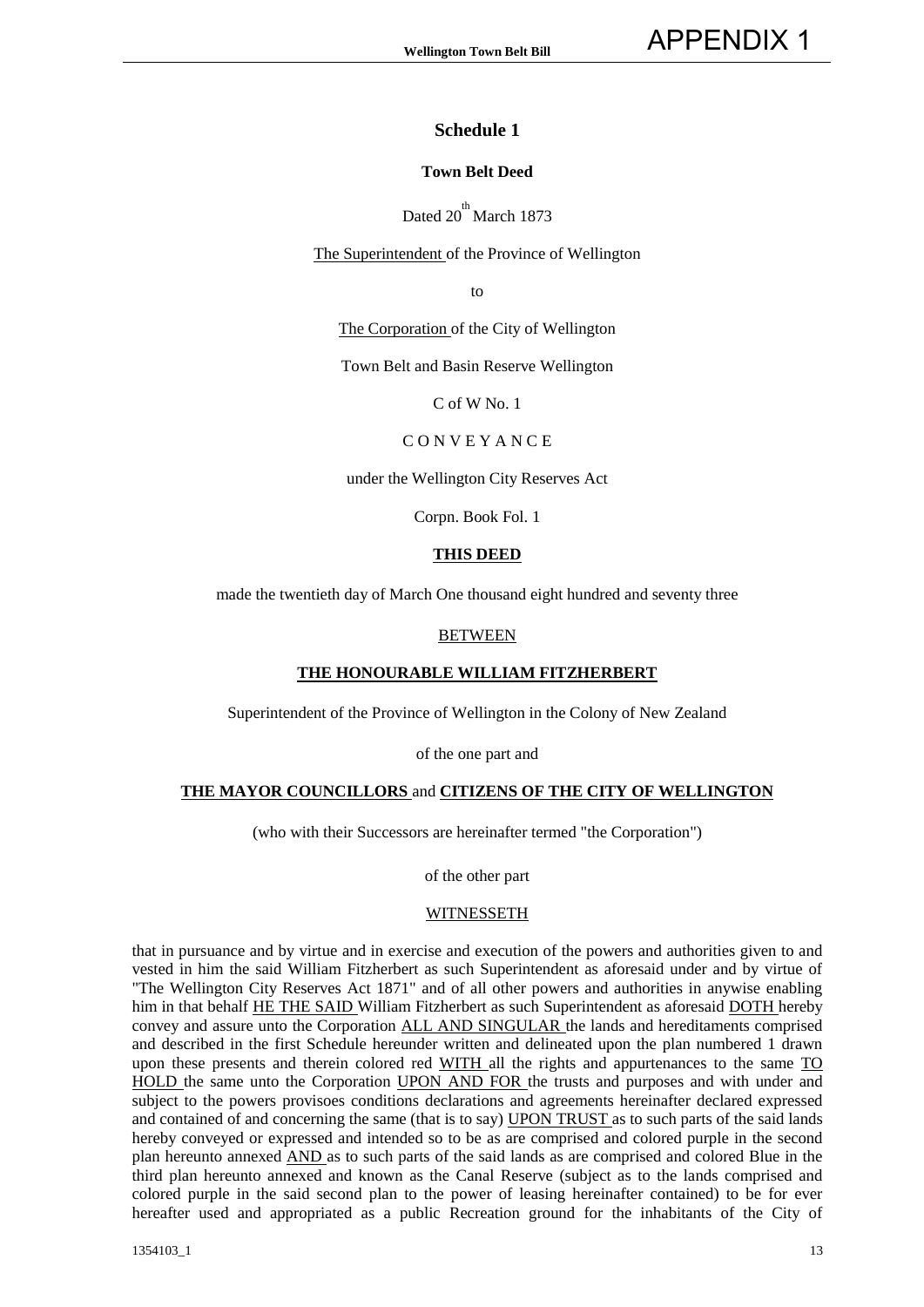Wellington in such manner as in and by rules and regulations to be from time to time made in that behalf by the Corporation shall be prescribed and directed AND UPON TRUST as to such parts of the said lands as are comprised and colored green in the said third plan hereunto annexed and known as the Basin Reserve by any deed or deeds to convey the same to a body of not less than three Trustees to be from time to time appointed by the Corporation UPON SUCH TRUSTS and for such purposes of public utility to the City of Wellington and the inhabitants thereof as shall in and by such deed or deeds of conveyance be expressed and declared but without any power for the said trustees to alienate or dispose of the same AND so that no thoroughfare shall at any time be created across the said lands or any part thereof AND IT IS HEREBY DECLARED that it shall be lawful for the Corporation to demise or lease all or any part or parts of the lands hereby conveyed or intended so to be which are comprised and described in the second schedule hereunder written and delineated upon the plan numbered 2 drawn upon these presents and therein colored purple for any term or number of years absolute not exceeding Forty two years to take effect in possession and not in reversion or by way of future interest so that there be reserved in every such demise or lease the best and most improved rent to be payable during the continuance of the term thereby granted which may be reasonably had or gotten for the same without taking any fine premium foregift for the making thereof and so that there be contained in every such demise or lease a clause in the nature of a condition for re-entry or non-payment of the rent therein reserved for the space of twenty one days and so as the lessee or lessees do execute a counterpart thereof respectively and do covenant for the due payment of the rent thereby reserved and are not exempted from punishment for committing waste AND IT IS HEREBY ALSO DECLARED that the Corporation shall stand possessed of all the rents issues and profits arising or to arise from the lands comprised and described in the second Schedule to these presents UPON TRUST to apply or appropriate the same in manner described in and by "The Wellington City Reserves Act 1871" and "The Wellington City Reserves Act 1872" respectively IN WITNESS whereof the said William Fitzherbert as such superintendent as aforesaid hath hereunto subscribed his name and affixed his seal the day and year first above written.

#### **SCHEDULE 1**

FIRSTLY ALL THOSE several pieces or parcels of land adjoining the City of Wellington containing by admeasurement One thousand and sixty one acres one rood and two perches more or less and forming part and parcel of the lands commonly called or known by the name of the Town Belt described in the first part of the first schedule to "The Wellington City Reserves Act 1871" SECONDLY ALL THAT piece or parcel of land situate in the City of Wellington aforesaid and containing by admeasurement Nine acres and three roods more or less and commonly called or known by the name of the basin Reserve BOUNDED on all sides by Sussex Square and THIRDLY ALL THAT piece or parcel of land situated in the City of Wellington aforesaid and containing by admeasurement Five acres and one rood more or less and commonly called or known by the name of the Canal Reserve AS all and singular the said lands are delineated in the plan numbered 1 on this skin and thereon colored Red.

#### **SCHEDULE 2**

ALL THOSE several pieces or parcels of land situate in the city of Wellington containing by admeasurement One thousand and sixty one acres one rood and two perches more or less and forming part and parcel of the lands commonly called or known by the name of the Town Belt described in the first part of the first schedule to "The Wellington City Reserves Act 1871" AS the same pieces or parcels of land are severally delineated on the plan numbered 2 on this skin and thereon colored purple.

#### **SCHEDULE 3**

ALL THAT piece or parcel of land situated in the City of Wellington and containing by admeasurement Nine Acres and three Roods more or less and commonly called or known by the name of the Basin Reserve BOUNDED on all sides by Sussex Square AS the same is delineated on the Plan numbered 3 on this skin and thereon colored Green.

#### **SIGNED SEALED AND DELIVERED**

By the Honourable William Fitzherbert Superintendent of the Province of Wellington

in the presence of us

(the words "and commonly called or known by the name of the basin reserve" between the sixth and seventh line of the first schedule having been previously interlined)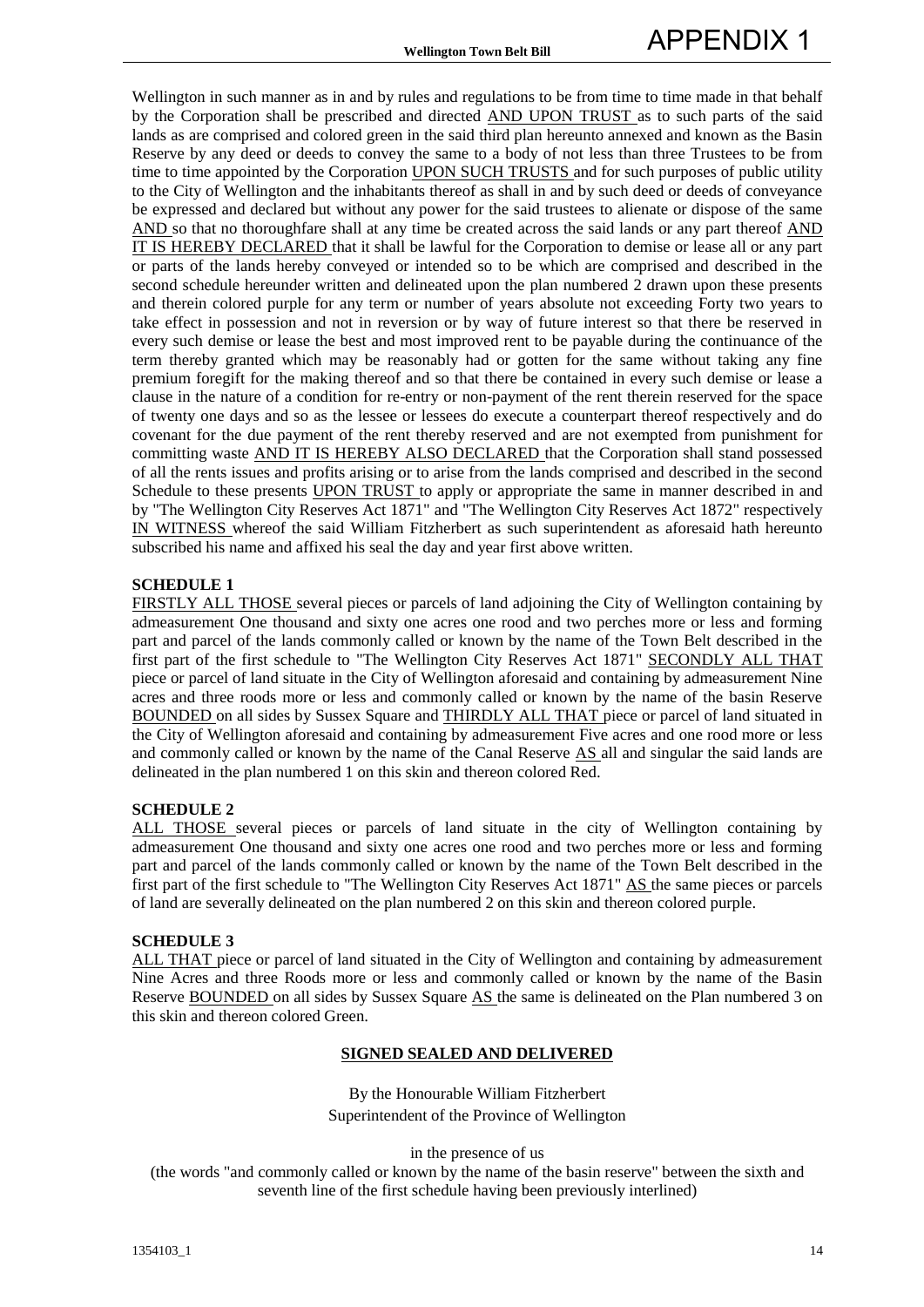C.B. BORLASE Provl. Solr. Wellington Wm. Jones Clerk to Superintendent

William **SEAL** Fitzherbert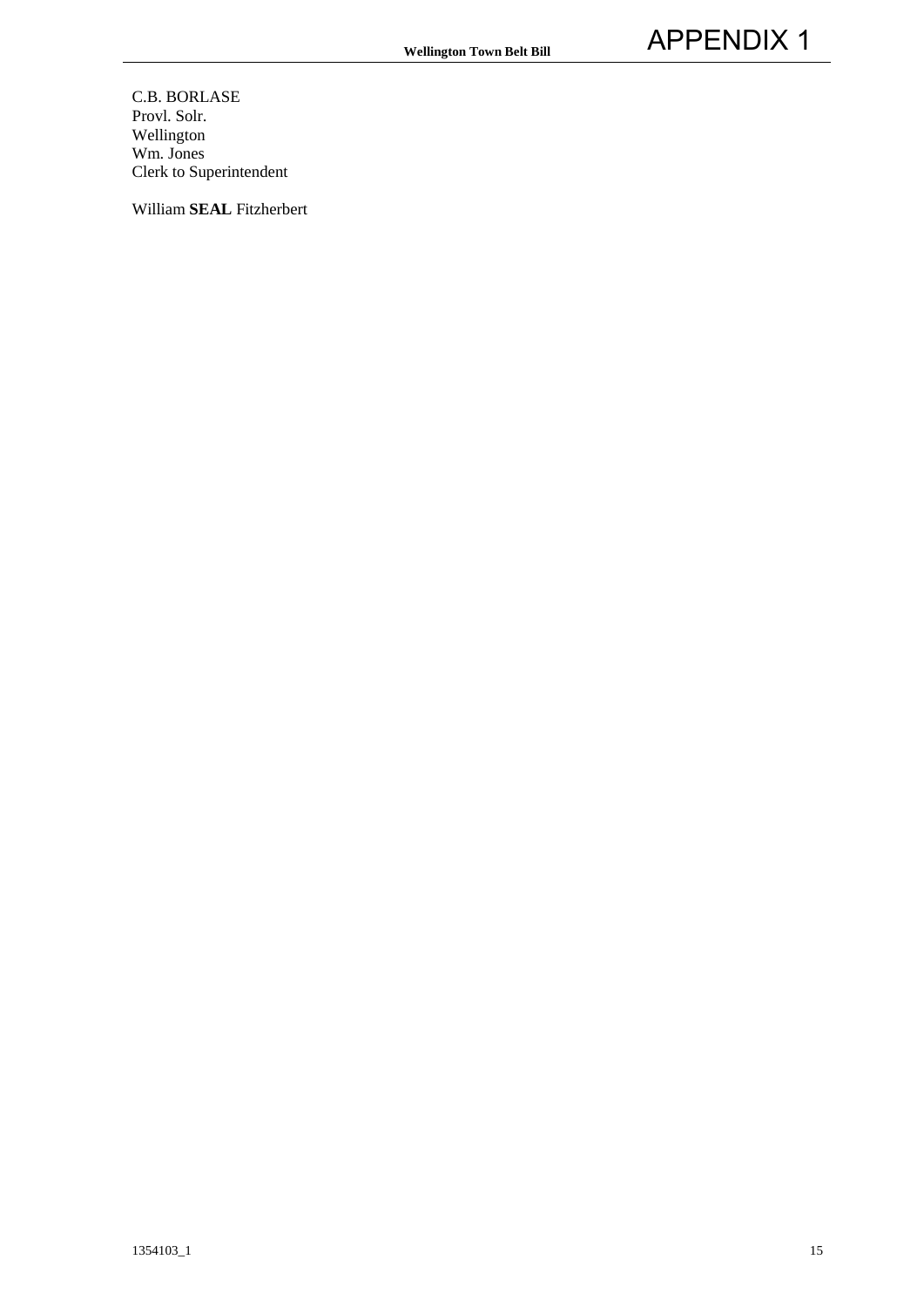## **Land to be part of the Wellington Town Belt on this Act coming into force**

| Area        | <b>Description</b>                                      | <b>Certificate of title</b> |
|-------------|---------------------------------------------------------|-----------------------------|
| 6.5595ha    | Part Lot 1 DP 10507                                     | CT 427/150                  |
| 38.9220ha   | Part of the land DP 8835                                | CT 52B/855                  |
| 0.0033ha    | Lot 1 DP 84926                                          | CT 52B/853                  |
| 0.0018ha    | Lot 2 DP 84926                                          | CT 52B/854                  |
| 0.1075ha    | Lot 1 DP 32684                                          | CT 10A/991                  |
| 0.6032ha    | Lot 2 DP 32684                                          | CT 10A/992                  |
| 0.0670ha    | Lot 3 DP 32684                                          | CT 10A/993                  |
| 0.0278ha    | Lot 1 DP 33290                                          | CT 10A/1025                 |
| 35.7020ha   | Parts Lot 1 DP 8519 and Parts<br><b>College Reserve</b> | CT 48B/341                  |
| 0.0374ha    | Lot 1 DP 81724                                          | CT 48B/336                  |
| 0.0511ha    | Lot 2 DP 81724                                          | CT 48B/337                  |
| 0.0596ha    | Lot 3 DP 81724                                          | CT 48B/338                  |
| $0.2515$ ha | Lot 4 DP 81724                                          | CT 48B/339                  |
| 0.0579ha    | Lot 5 DP 81724                                          | CT 48B/340                  |
| 0.0407ha    | Part College Site Reserve                               | CT 19A/370                  |
| 0.0584ha    | Lot 1 DP 34625                                          | CT 12C/1223                 |
| 0.0662ha    | Lot 1 DP 34024                                          | CT 15A/1225                 |
| 0.0928ha    | Lot 1 DP 33006                                          | CT 9C/1229                  |
| 0.0607ha    | Lot 1 DP 33683                                          | CT 20B/500                  |
| 0.0803ha    | Lot 1 DP 47203                                          | CT 18D/1360                 |
| 0.2588ha    | Part Lot 1 DP 34279                                     | CT 18D/1361                 |
| 0.1629ha    | Lot 1 DP 46505                                          | CT 18C/585                  |
| 0.0028ha    | Lot 1 DP 80431                                          | CT 47A/502                  |
| 0.0050ha    | Lot 1 DP 80751                                          | CT 47B/500                  |
| 0.0088ha    | Lot 2 DP 80751                                          | CT 47B/501                  |
| 15.7634ha   | Part Lot 1 DP 8914                                      | CT 12D/1441                 |
| 24.1836ha   | Part Lot 1 DP 8754                                      | CT 47B/502                  |
| $0.2201$ ha | Lot 1 DP 45564                                          | CT 19B/858                  |
| 0.1866ha    | Lot 2 DP 45564                                          | CT 19B/859                  |
| 0.1365ha    | Lot 3 DP 45564                                          | CT 19B/860                  |
| 57.1086ha   | Part of the land in DP 10181                            | CT 19B/861                  |
| 45.3454ha   | Part Lot 1 DP 10322                                     | CT 47B/388                  |
| $0.0027$ ha | Lot 1 DP 80711                                          | CT 47B/387                  |
| 0.0347ha    | Part Town Belt (SO 18506)                               | Deeds Index 1/4a            |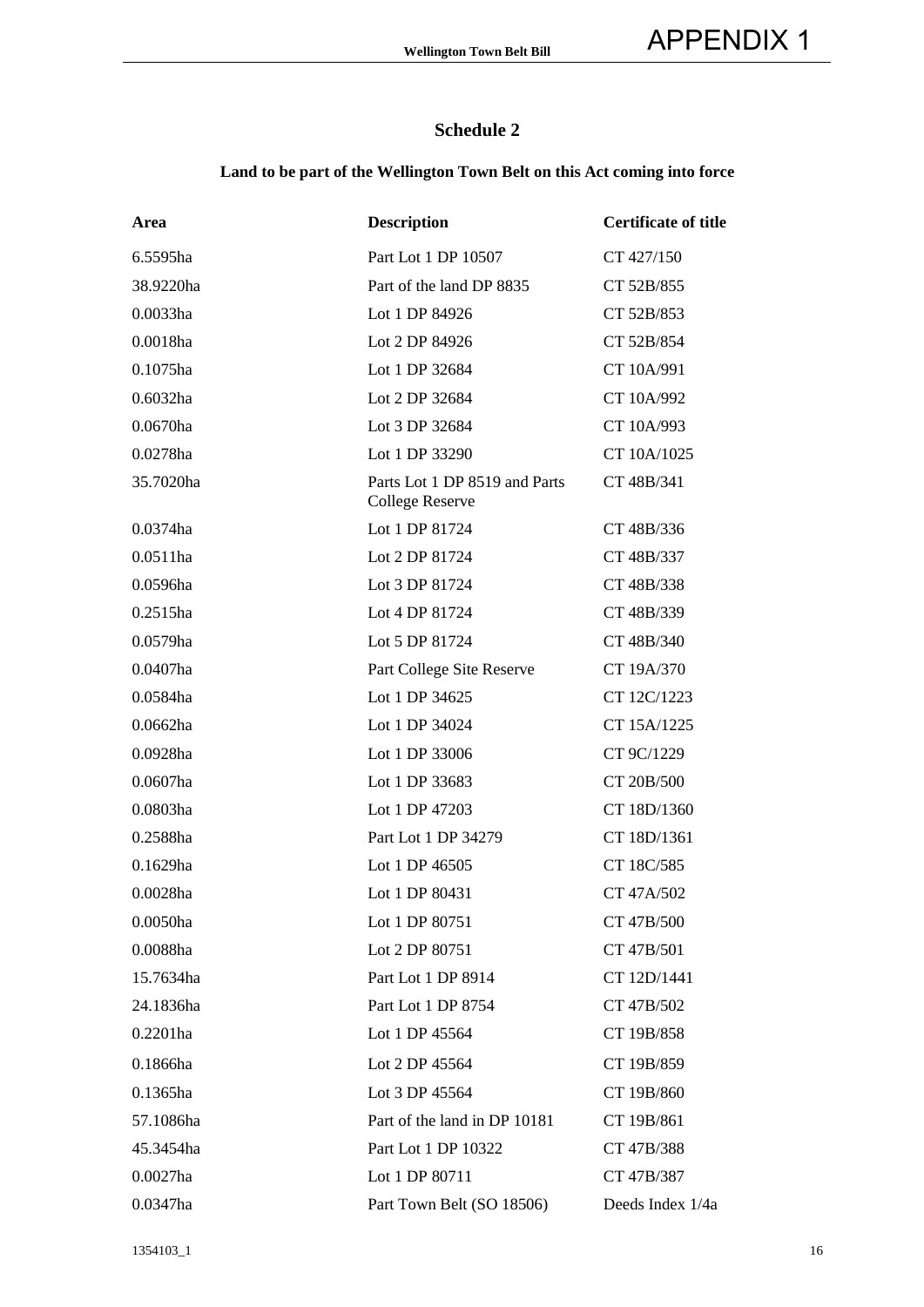| Area              | <b>Description</b>                                                               | <b>Certificate of title</b> |
|-------------------|----------------------------------------------------------------------------------|-----------------------------|
| 0.0260ha          | Lot 1 DP 34790                                                                   | CT 11B/1136                 |
| 30.1695ha         | Part Lots 1 - 2 DP 10397 & Lot 1<br>DP 42773                                     | CT46D/915                   |
| $0.0042$ ha       | Lot 2 DP 80169                                                                   | CT 46D/914                  |
| $0.0026$ ha       | Lot 1 DP 80169                                                                   | CT 46D/913                  |
| 0.0948ha          | Lot 1 DP 80322                                                                   | CT 47A/234                  |
| 0.0060ha          | Lot 2 DP 80322                                                                   | CT 47A/235                  |
| 22.2125ha         | Lots 1, 3, 5, 6 $\&$ Part Lots 2 and<br>7 DP 10337 and Lot 1 DP 31911            | CT 46D/917                  |
| 5.2230ha          | Lot 4 DP 10337                                                                   | CT 46D/917                  |
| 0.0079ha          | Lot 1 DP 80170                                                                   | CT 46D/916                  |
| $0.0102$ ha       | Lot 11 DP 8655                                                                   | CT 385/90                   |
| $0.0032$ ha       | Lot 1 DP 80376                                                                   | CT 47A/347                  |
| 25.0141ha         | Lots 3, 5, 6, 7 $\&$ 8 and Part Lots<br>1,2,4,9 & 11 DP 10508                    | CT 12D/1438                 |
| 7.1139ha          | Lots 1, 2 & 3 DP10541                                                            | CT 469/200                  |
| 0.0234ha          | Part Section 435 Town of<br>Wellington (SO 19119)                                | CT 46C/419                  |
| 6.4657ha          | Lot 1 DP 10086                                                                   | CT 19A/369                  |
| 70.0072ha         | Lots 1, 3 and 6 DP 5461 $\&$ Part<br>Lot 1 DP 8709                               | CT 12D/1439                 |
| $0.0727$ ha       | Lot 2 DP $46132$                                                                 | CT 17B/358                  |
| 0.0043ha          | Lot 1 DP 81126                                                                   | CT 47C/457                  |
| 0.0541ha          | Part Lot 1 DP 46132                                                              | CT 47C/458                  |
| 6.4719ha          | Pt Sections 13 & 14 Orangi<br>Kaupapa Blk, & Pt Lot 4 DP 706<br>& Lot 2 DP 51241 | CT 21C/945                  |
| 0.0506ha          | Lot 16 DP 2011                                                                   | Part of CT D1/609           |
| 0.0986ha          | Lot 60 DP 34918                                                                  | CT 11C/754                  |
| 1.1558ha          | Lot 73 DP 33790                                                                  | CT 451/173 & CT 437/213     |
| 3.3061ha          | Lot 1 DP 51766                                                                   | CT 21A/468                  |
| 0.1362ha          | Lots 18 & 19 DP 27337                                                            | CT E2/191                   |
| 2.8 <sub>ha</sub> | Pt Section 30 Karori Area                                                        | CT 437/213                  |
| 18.6364ha         | Section 2 SO Plan 38299                                                          | CT 58B/128                  |
| 4.7345ha          | Section 2 SO Plan 452140                                                         | 590650                      |
| 0.929ha           | Part Lot 11 DP 32496                                                             | CT 10C/1492                 |
| 0.0354ha          | Lot 24 DP 1453                                                                   | CT 162/266                  |
| 0.0111ha          | Lot 3 DP 33855                                                                   | CT12D/1439                  |
| 0.0605ha          | NZ Gazette 1928/700                                                              |                             |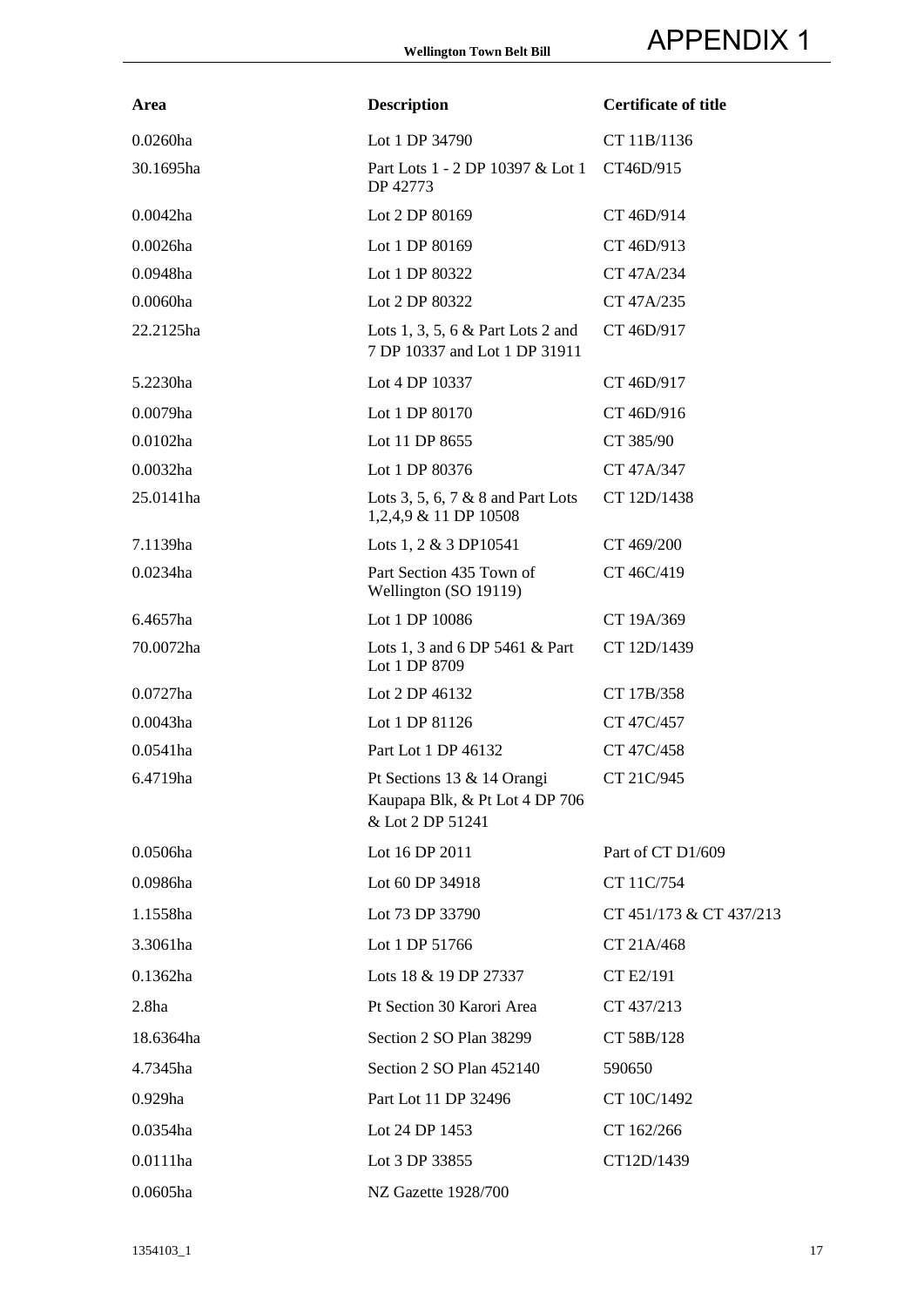| Area        | <b>Description</b>                                                                  | <b>Certificate of title</b> |
|-------------|-------------------------------------------------------------------------------------|-----------------------------|
| 33.9405ha   | Section 30 Ohiro District and<br>Section 1153 Town of<br>Wellington                 | CT676/81                    |
| 0.4075ha    | Part Subdivision 3 Block XVA<br>Polhill Gully Native Reserve                        | CT362/202                   |
| $0.1406$ ha | Lots 1 & 2 DP 2322                                                                  | CT 420/183                  |
| $0.4027$ ha | Lots 12, 13, 14 and 15 DP 995                                                       | CT 425/168                  |
| 15.0027ha   | Pt Sec 1 Upper Kaiwharawhara<br>District, defined on Application<br><b>Plan 844</b> | CT 6D/671                   |
| 0.0296ha    | Pt Sec 1 Upper Kaiwharawhara<br>District                                            | CT 20A/507                  |
| $0.0631$ ha | Lot 8 DP 313319                                                                     | CT 52420                    |
| 0.7599ha    | Pt Sec 10 Owhiro District                                                           | Pt CT 568/165<br>Cancelled  |
| 2.2224ha    | Pt Sec 10 Owhiro District                                                           | CT 568/231                  |
| 0.2188ha    | Lot 13-17 Application Plan 1524                                                     | CT 388/156                  |
| 0.0938ha    | Lot 20-22 Application Plan 1524                                                     | CT 23A/607                  |
| $0.2023$ ha | Pt Sec 11 Ohiro District                                                            | CT 81/265                   |
| 0.0921ha    | Lot 18-19 DP 124                                                                    | CT 345/47                   |
| 0.6118ha    | Sec 28 Owhiro District                                                              | WN593/206                   |
| 0.3828ha    | Lot 44 DP 66894                                                                     | WN 36B/370                  |
| 13.4047ha   | Pt Lot 1 DP 66893                                                                   | CT47A/439                   |
| 0.1456ha    | Lot 2 DP 66893                                                                      | CT 36B/369                  |
| 0.0850ha    | Lot 18-19 DP 1402                                                                   | CT E2/465                   |
| 0.2786ha    | Lot 2-8 DP 1402                                                                     | CT 501/195                  |
| $0.0779$ ha | Lot 1 DP 995                                                                        | CT 835/93                   |
| $0.1477$ ha | Lot 2-3 Block IX DP 995                                                             | CT 849/7                    |
| $0.0717$ ha | Pt Lot 6 Block IX DP 995                                                            | CT 834/34                   |
| 0.1044ha    | Pt Sec 10 Owhiro District also<br>known as Pt Lots 102-105 DP<br>114                | CT 863/42                   |
| $0.0692$ ha | Pt Lot 4 Block IX DP 995                                                            | CT 539/83<br>Cancelled      |
| 0.0665ha    | Pt Lot 5 Block IX DP 995                                                            | CT 555/253                  |
| 0.1937ha    | Lot 4-8 DP 22555                                                                    | CT 934/78                   |
| 0.4982ha    | Part lot 1 DP 10508                                                                 | CT 608/49                   |
| 0.4071ha    | Section 34 Town of Wellington                                                       | CT 75/271                   |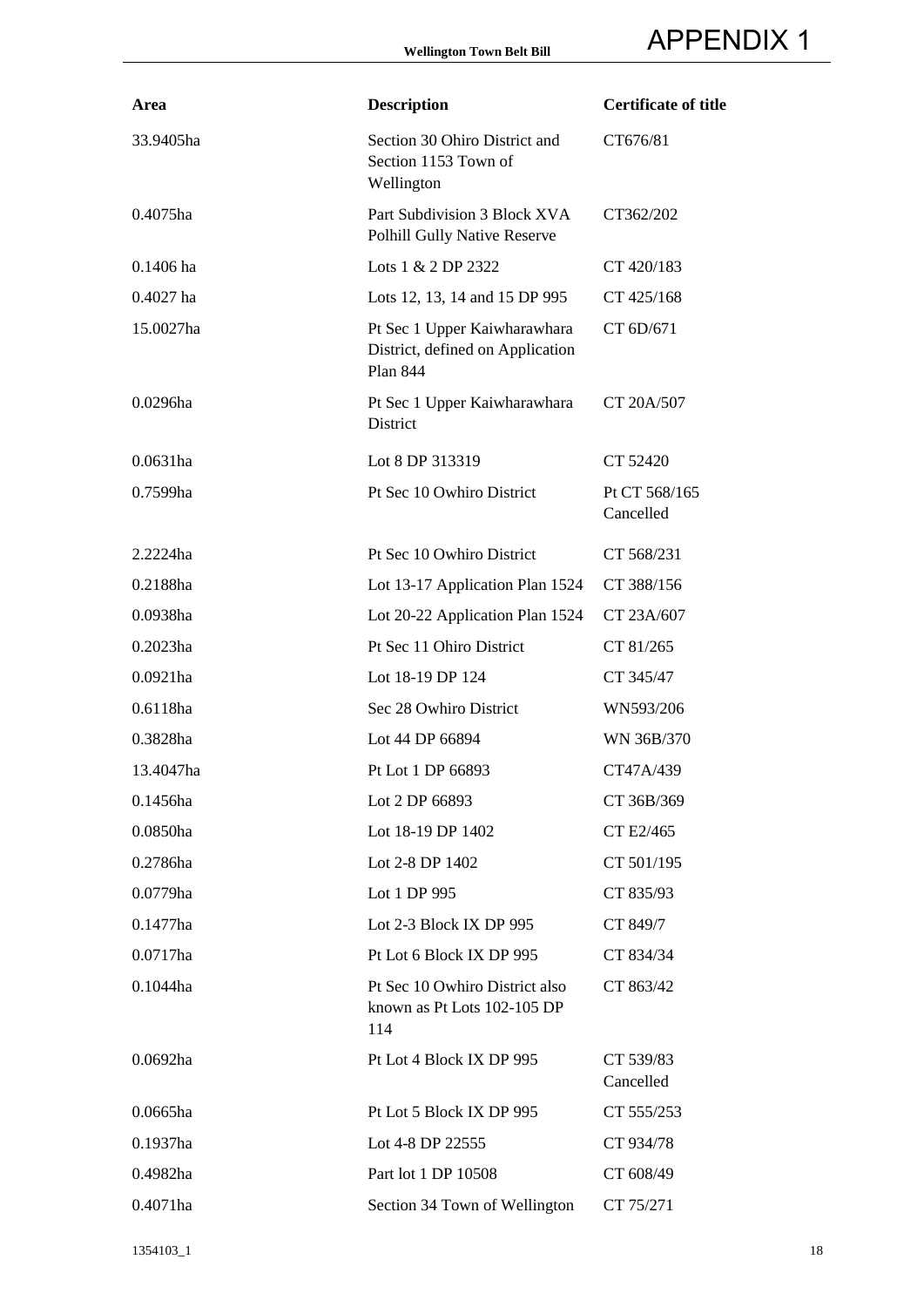| Area        | <b>Description</b>                                                                                                                                               | <b>Certificate of title</b> |
|-------------|------------------------------------------------------------------------------------------------------------------------------------------------------------------|-----------------------------|
| 0.2522ha    | Section 36 Town of Wellington                                                                                                                                    | CT 125/25                   |
| 0.8479ha    | Lot 3 DP 78149                                                                                                                                                   | CT 44D/514                  |
| $0.2727$ ha | Lots 445, 446 & 447, DP 9808                                                                                                                                     | CT 559/64                   |
| 0.0918ha    | Lot 448, DP 9808                                                                                                                                                 | CT 549/96                   |
| 0.1999ha    | Lots 449 & 450, DP 9808                                                                                                                                          | CT 489/262                  |
| 0.1678ha    | Closed Street as shown on SO<br>Plan 23070                                                                                                                       | CT 624/38                   |
| 0.2109ha    | Section 1 SO Plan 22375                                                                                                                                          | CT 597/102                  |
| $0.1617$ ha | Lot 2 DP 80801                                                                                                                                                   | CT 47B/602                  |
| 0.2995ha    | Lots 35 and 36 DP 17934                                                                                                                                          | CT 42D/764                  |
| 2.3028ha    | Lot 3 DP 316137                                                                                                                                                  | CT 63102                    |
| 0.8973ha    | Lot 4 DP 316137                                                                                                                                                  | CT 63103                    |
| 0.3462ha    | Section 1342 Town of<br>Wellington                                                                                                                               | CT 38A/760                  |
| 8.1142ha    | Section 1324 Town of<br>Wellington                                                                                                                               | CT 22C/3                    |
| 0.3778ha    | Sec 2 SO 303812                                                                                                                                                  | Part of CT 69533            |
| 0.2402ha    | Sec 4 SO 303817                                                                                                                                                  | Part of CT 69533            |
| 0.0905ha    | Sec 5 SO 303817                                                                                                                                                  | Part of CT 69533            |
| 0.2405ha    | Sec 6 SO 303817                                                                                                                                                  | Part of CT 69533            |
| 0.086ha     | Sec 1 SO 303812                                                                                                                                                  | Part of CT 123577           |
| 0.0506ha    | Sec 8 SO 303817                                                                                                                                                  | Part of CT 123577           |
| 0.1658ha    | Lot 2 DP 306858                                                                                                                                                  | CT 55700                    |
| 0.0555ha    | Lot 1 DP 11417                                                                                                                                                   | CT 464/324                  |
| 1.8678ha    | Part of Mt Victoria and part of<br>the land described in the 7th<br>Schedule to the "Wellington"<br>Corporation and Harbour Board<br>Streets and Lands Act 1892" | CT 716/19                   |
| 3.7365ha    | Lots 2 & 3 DP 10507                                                                                                                                              | CT 427/150                  |
| 0.7147ha    | Section 167 Evans Bay District                                                                                                                                   | CT 22B/899                  |
| 2.3028ha    | Lot 3 DP 316137                                                                                                                                                  | CT 45C/357                  |
|             | Parts remaining of the Canal<br>Reserve Town of Wellington (as<br>shown on SO 19168)                                                                             |                             |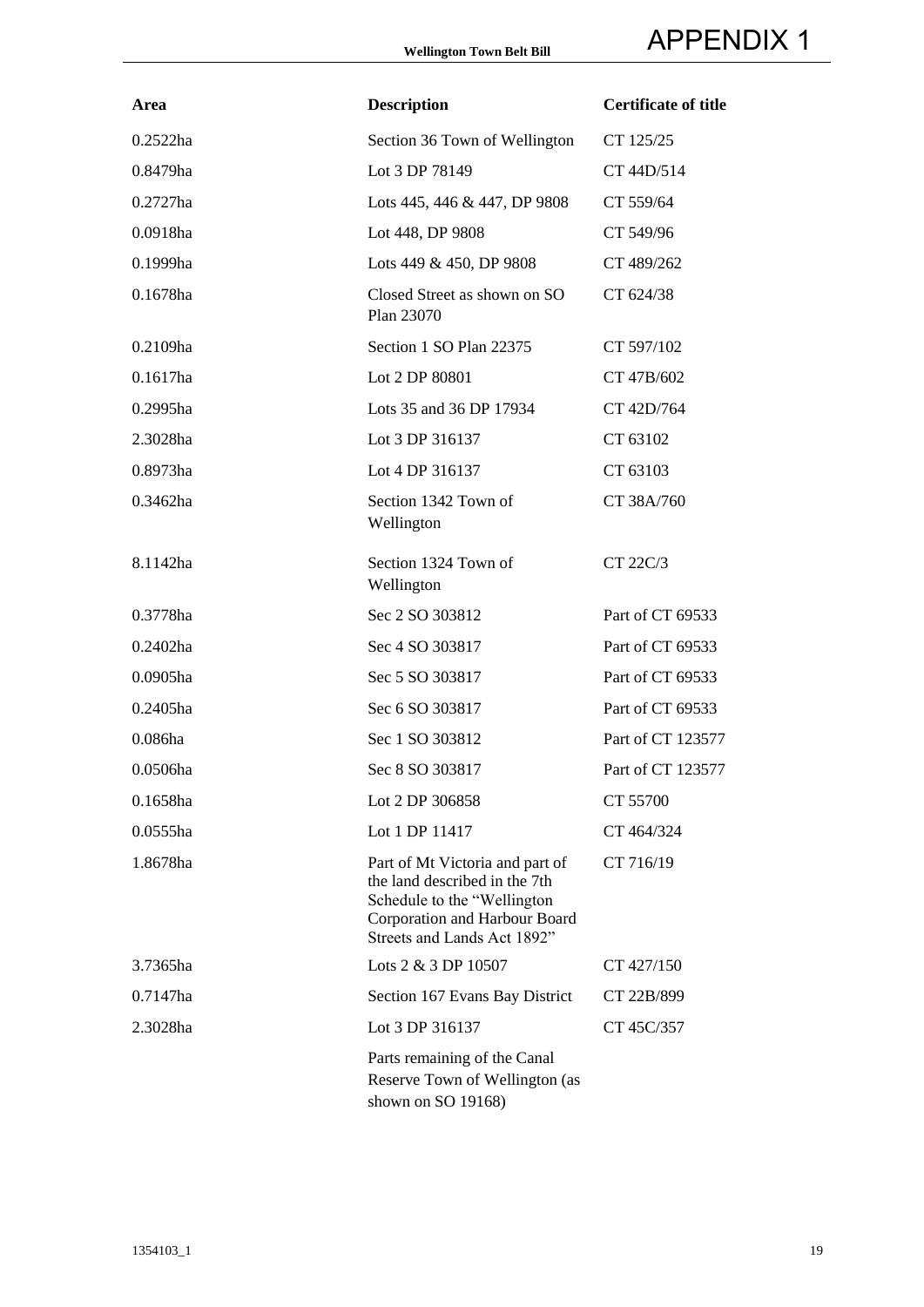**Area Description Certificate of title**

[*Insert land to be added to the Wellington Town Belt through boundary adjustments upon the Bill becoming law*]

[*This schedule has been reproduced from Appendix 2 to the Wellington Town Belt Management Plan (June 2013). It will be reviewed for accuracy and some amendments may be necessary.*]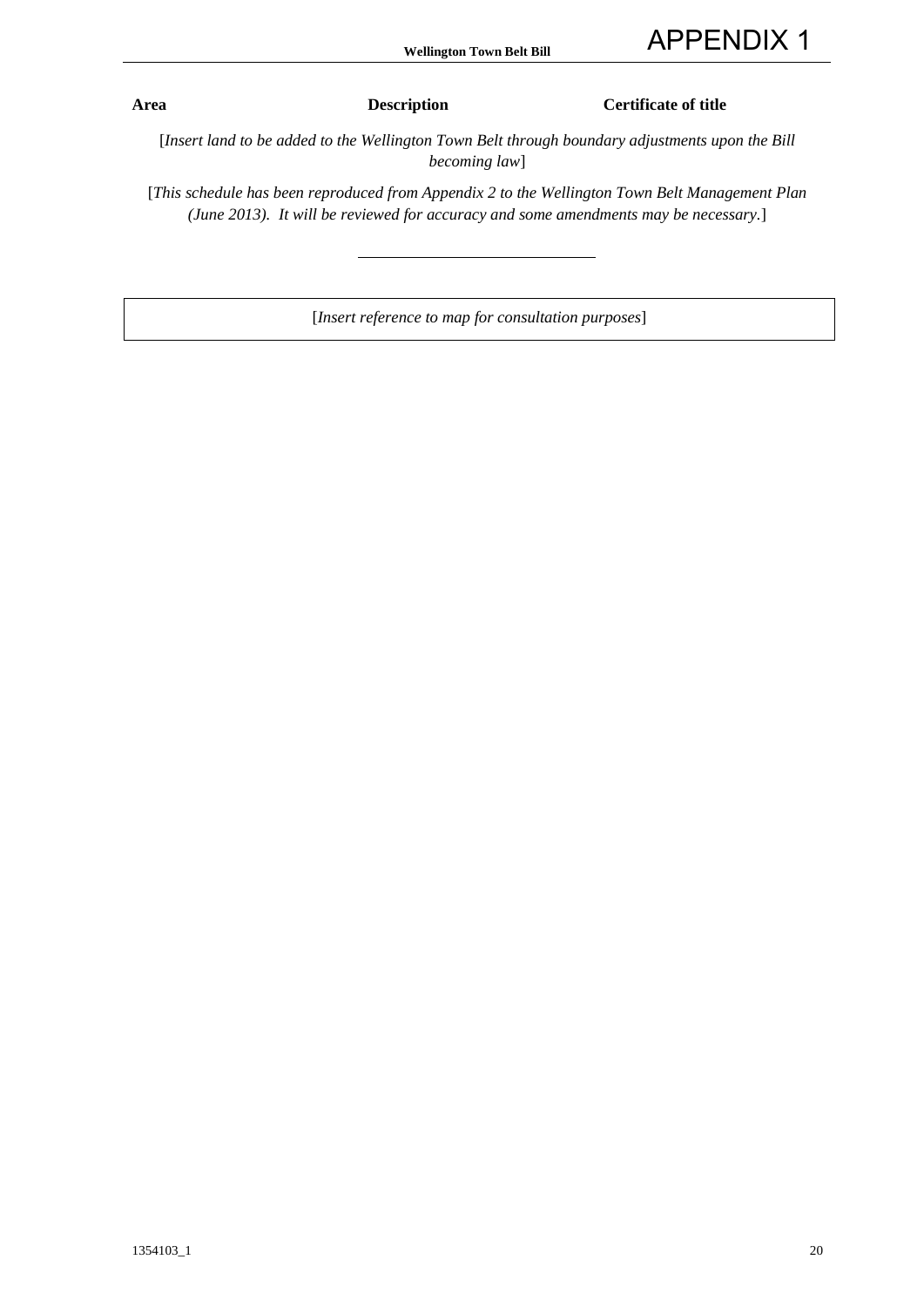#### **Land not to be Wellington Town Belt on this Act coming into force**

**Area Description Certificate of title**

[*Insert land to be removed from the Town Belt Deed through boundary adjustments upon the Bill becoming law*]

[*Schedule 3 will list all land that will no longer be subject to the Town Belt Deed upon the Bill becoming law (and therefore will not form part of the Wellington Town Belt)*]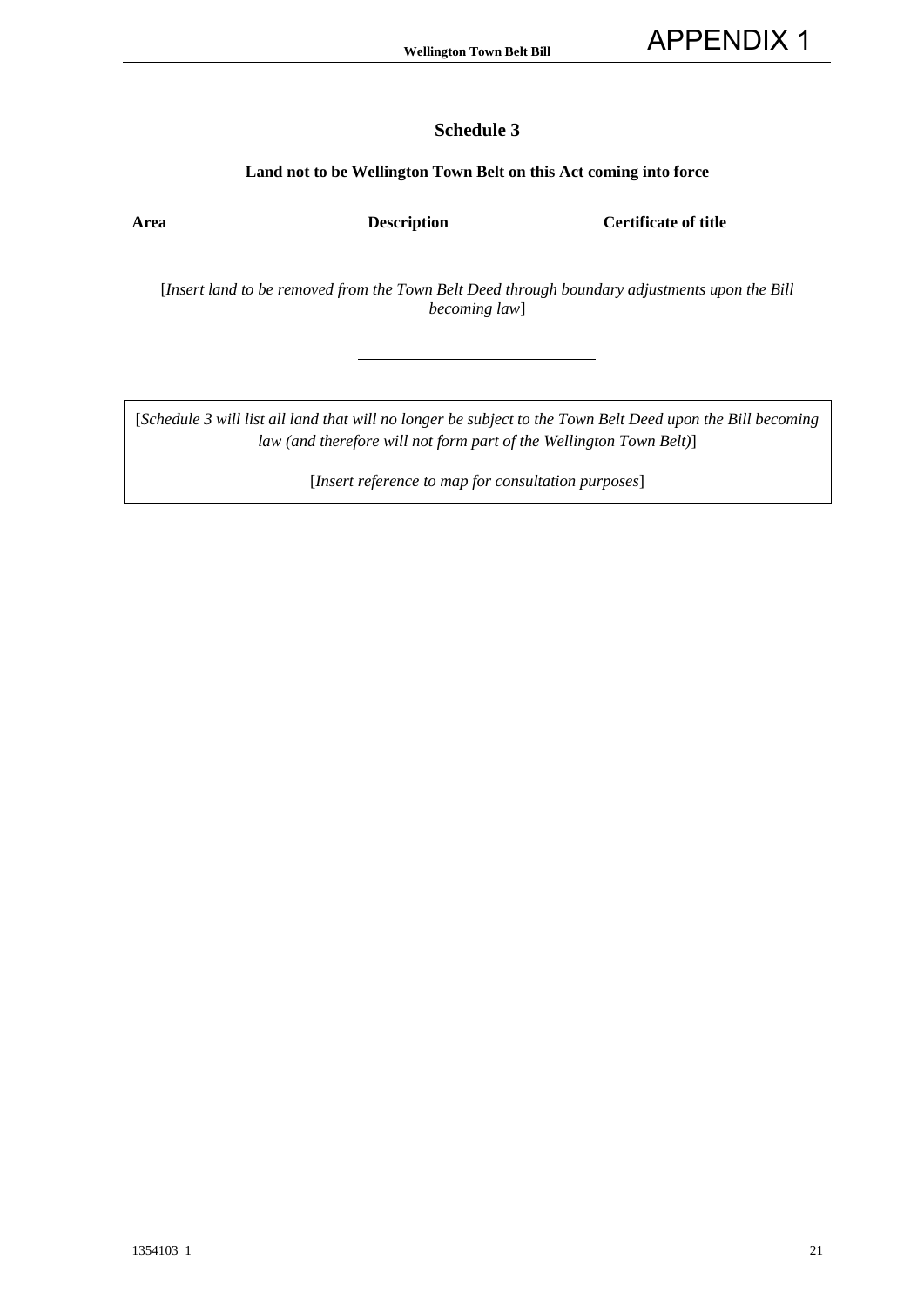## **Chest Hospital land**

| Area     | <b>Description</b> | <b>Certificate of title</b> |
|----------|--------------------|-----------------------------|
| 0.8973ha | Lot 4 DP 316137    | CT 63103                    |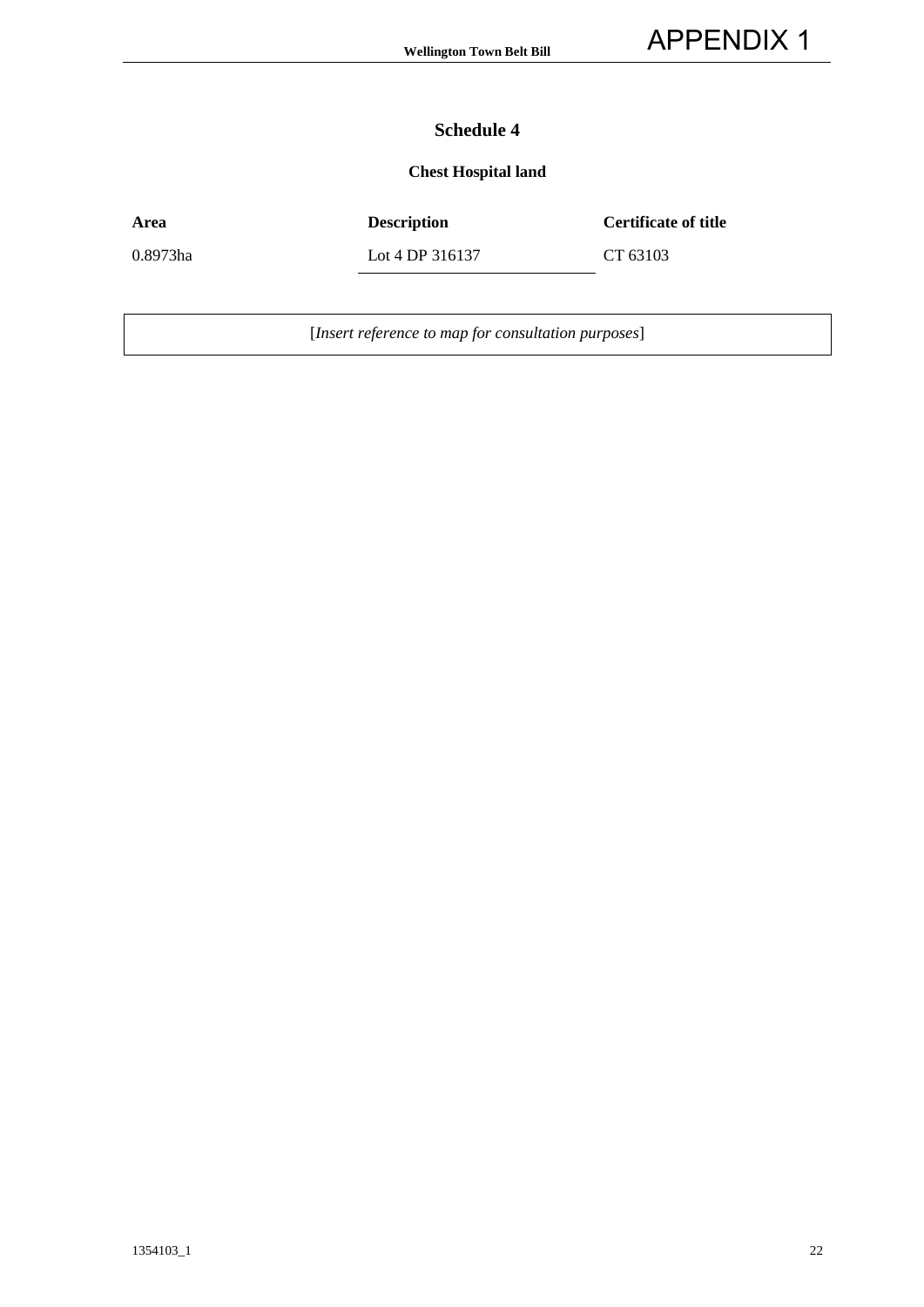#### **Exhibition Site land**

All that parcel of land, containing by admeasurement 12 acres 3 roods 25 perches, more or less, being portion of the Town Belt Reserve of the City of Wellington and closed street, being part of the land comprised and described in certificate of title, Volume 427, folio 148, Wellington Registry, and being all the land shown edged red on a plan numbered 23797 lodged at the office of the Chief Surveyor at Wellington.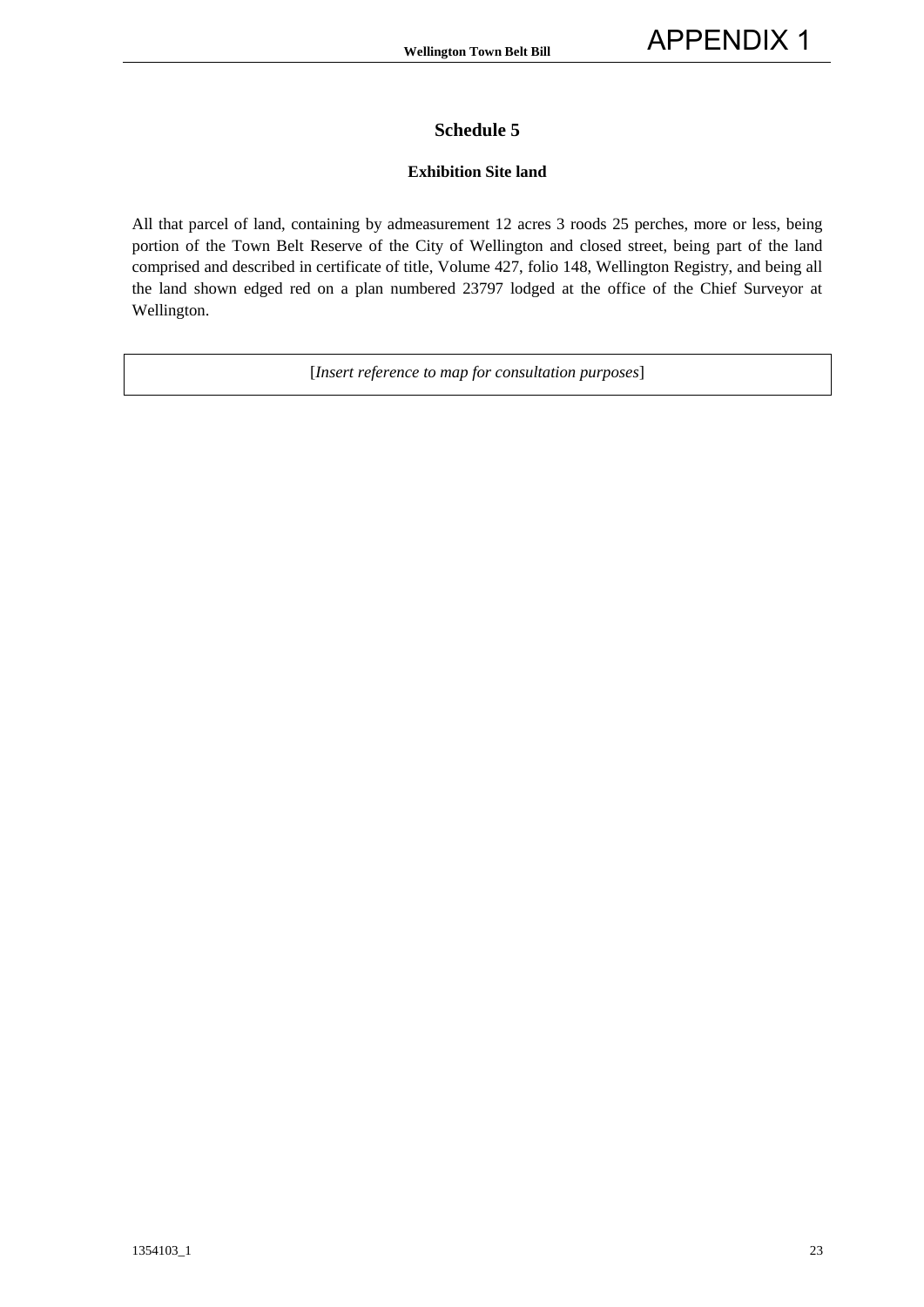#### **Wellington Botanic Garden land**

**Area Description Certificate of title**

[*Insert area, description and certificate of title reference for the Wellington Botanic Garden land*]

[*Schedule 6 will describe the Wellington Botanic Garden land*]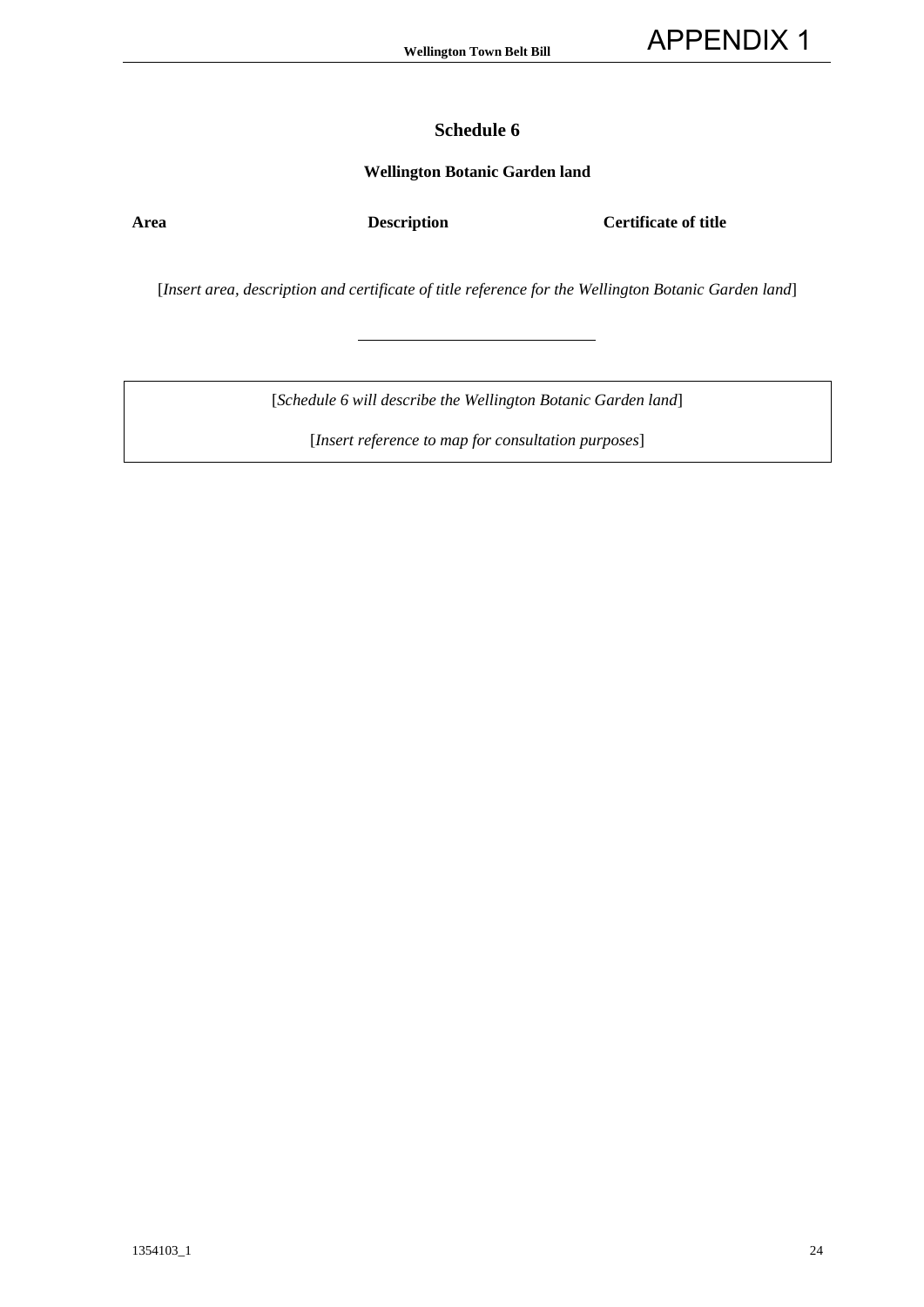#### **Wellington Zoo land**

**Area Description Certificate of title**

[*Insert area, description and certificate of title reference for the Wellington Zoo land*]

[*Schedule 7 will describe the Wellington Zoo land*]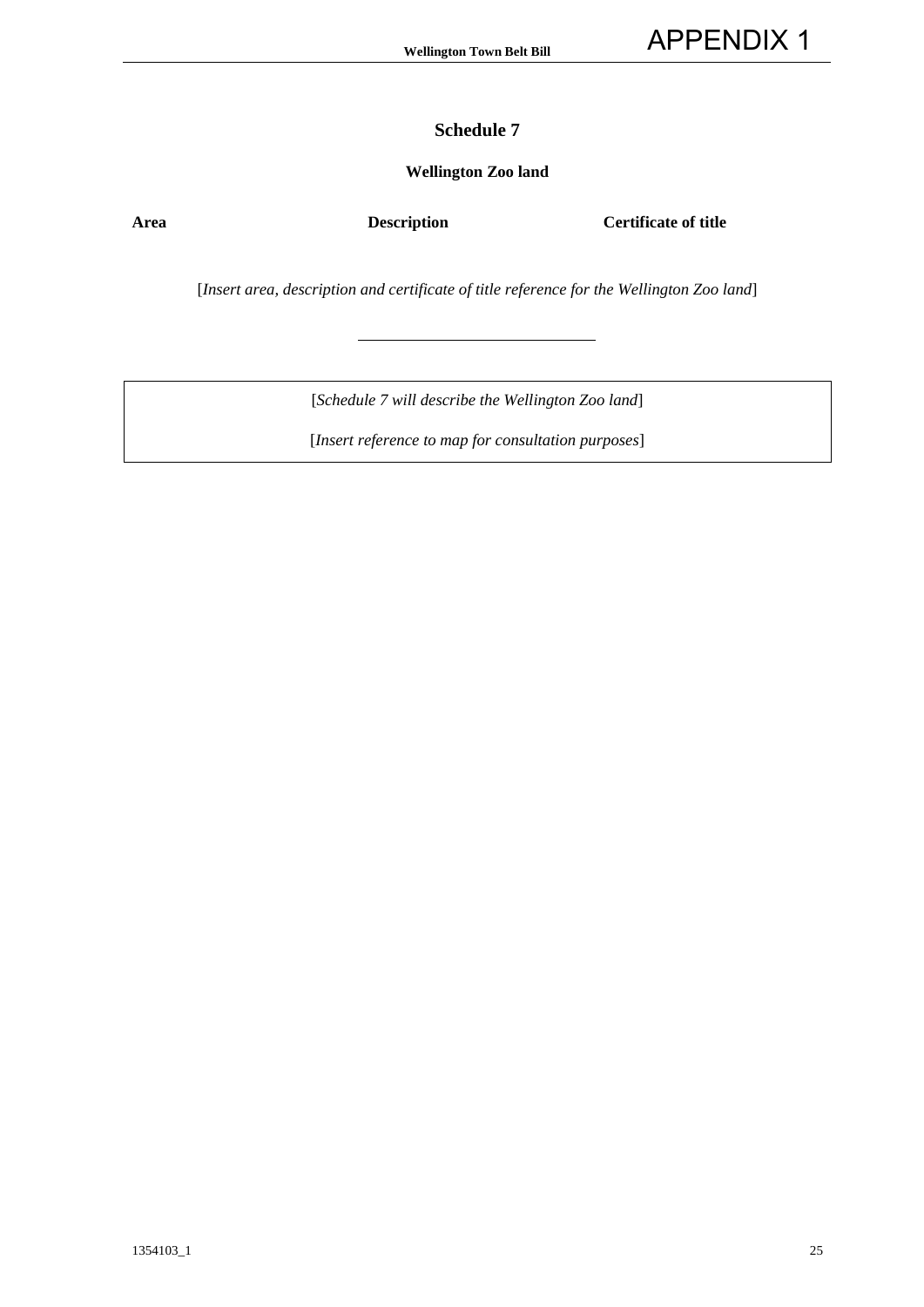#### **Consequential amendments**

#### **Health Sector Transfers (Wellington City Council) Order 2002 (SR 2002/393)**

Revoke regulations 9, 10 and 11.

#### **Reserves and other Lands Disposal Act 1938 (1938 No 19)**

Repeal section 37.

#### **Wellington City Reserves Act 1871 (1871 No 23)**

Amend section 4 by omitting the words "Provided that one half of the moneys derived from such lands shall be devoted to the ornamentation and utilization of the lands referred to in the Schedules to this Act and no other purposes Provided also that the other half of such moneys shall be devoted to the construction and maintenance of roads upon the Town Belt described in Schedule 1 to this Act connecting the streets of the said city with the country roads and to no other purpose".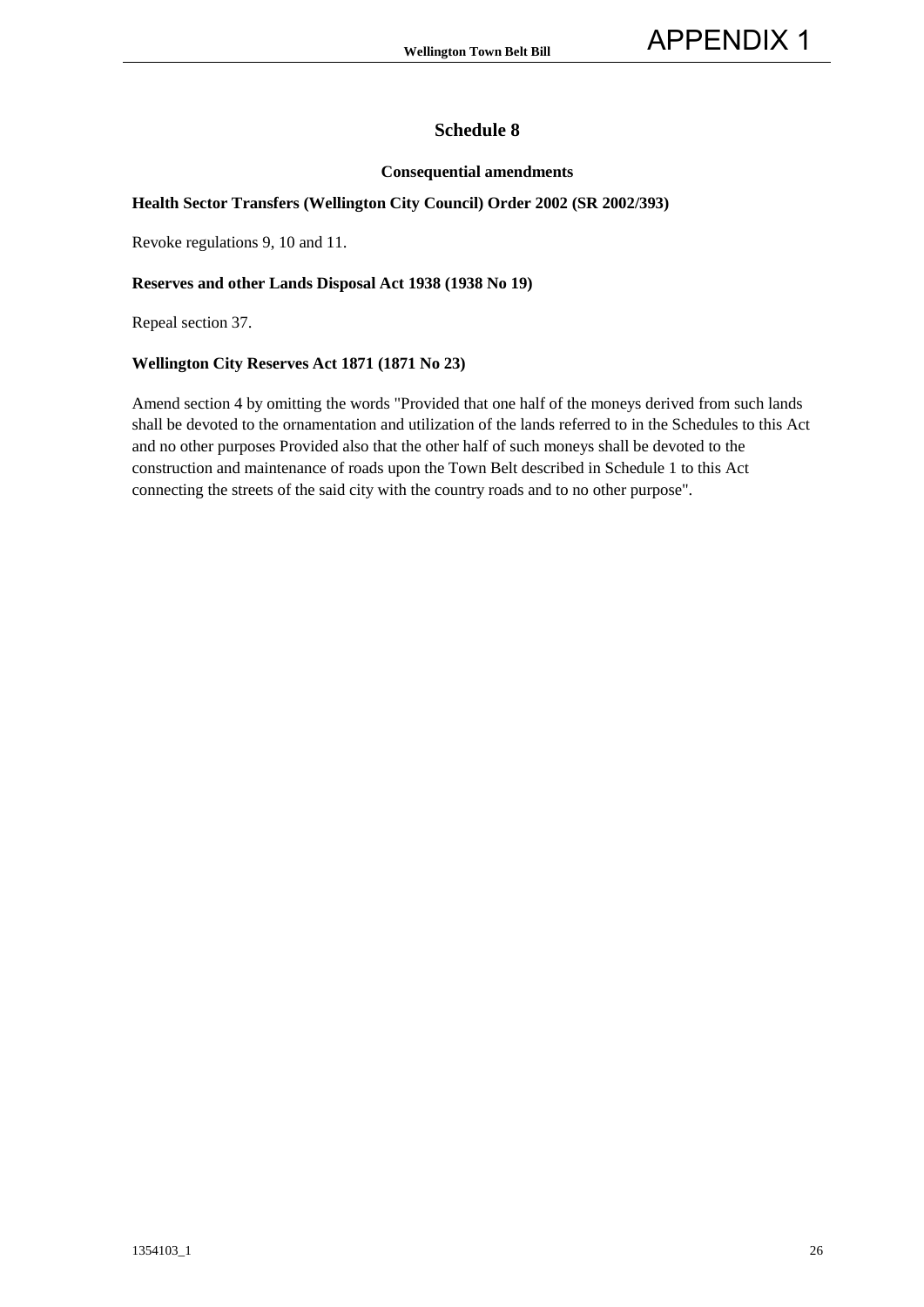#### **Enactments repealed**

**Wellington (City) Reserves Act 1908 (1908 No 45)** 

**Wellington City Reserves Act 1872 (1872 No 13)**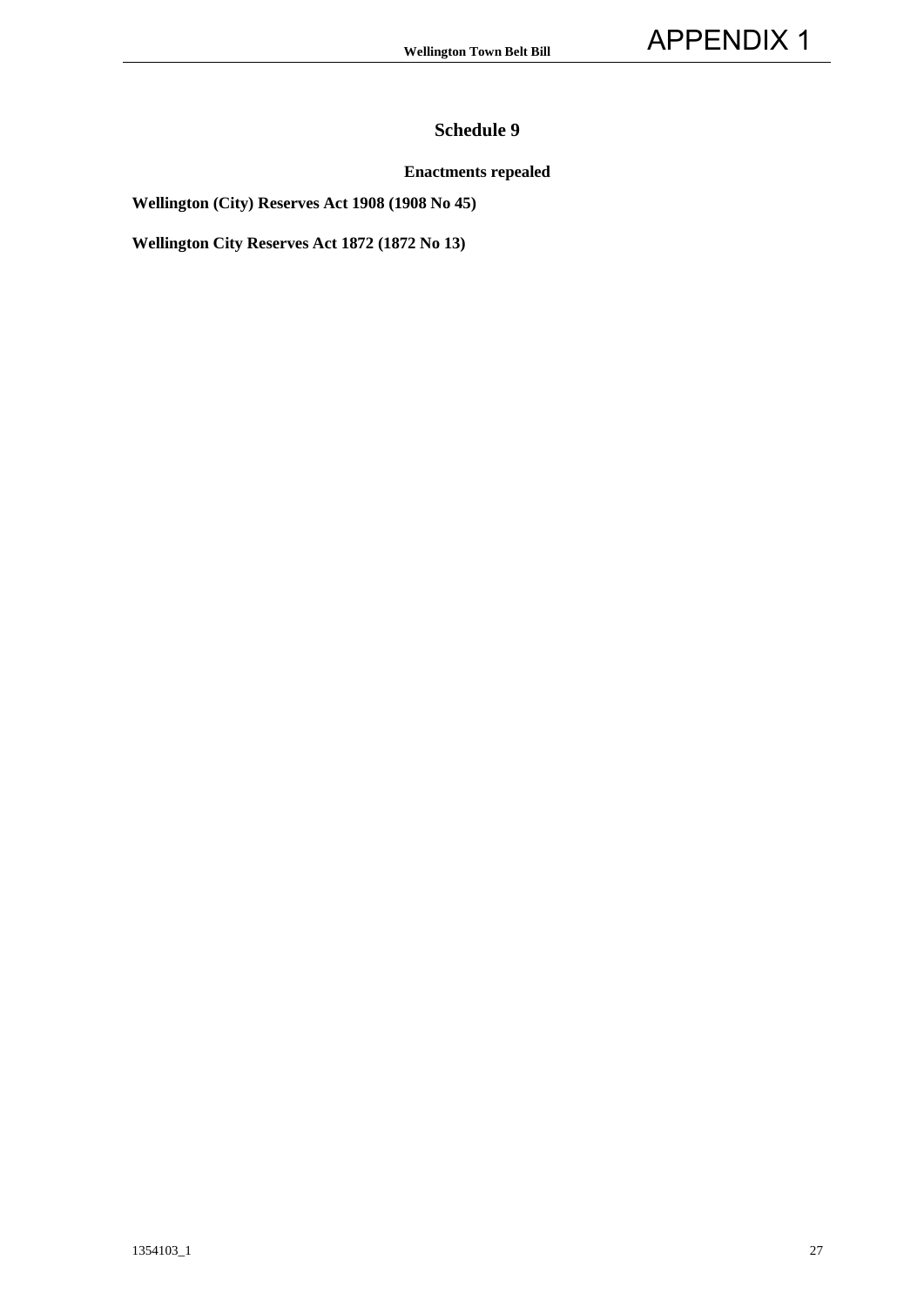# **Appendix 2: Insert into Wellington Town Belt Bill consultation document that accompanies the draft Bill**

## **Application of the Public Works Act 1981 (PWA)**

The Wellington Town Belt Bill (**the Bill**) will not allow the Council to sell or exchange any part of the Wellington Town Belt (clause 17(a)).

However, the Bill will remain subject to the PWA (clause 14(1)) and the Crown will still be able to take land for public works such as a road.

We want your feedback on two approaches the Bill could take in circumstances where the Council has been notified that the Crown intends to compulsorily acquire Wellington Town Belt land.

## **Option 1: The Council is unable to consent or agree to any land being removed**.

This means the Crown would have to take steps to compulsorily acquire any Wellington Town Belt land it needed under the provisions of the PWA. The Council would be entitled to "full compensation". If compensation could not be agreed, it would be determined in the first instance by the Land Valuation Tribunal.

## *Potential consequences:*

- This approach sends a clear message that the Council does not want any Wellington Town Belt taken for public works.
- The Council's ability to negotiate compensation involving elements such as the exchange of land and the funding of improvements to the Wellington Town Belt would be limited.
- The Council's legal right to compensation would be limited to whatever amount is determined by applying the provisions of the PWA. In general terms this would be the market price of the land that is acquired.

## **Option 2: The Council is able to agree to land being taken under the PWA in certain restricted circumstances**.

This could only occur if the Council was satisfied that:

- The land would be compulsorily acquired regardless; and
- Entering into an agreement would benefit the Wellington Town Belt; and